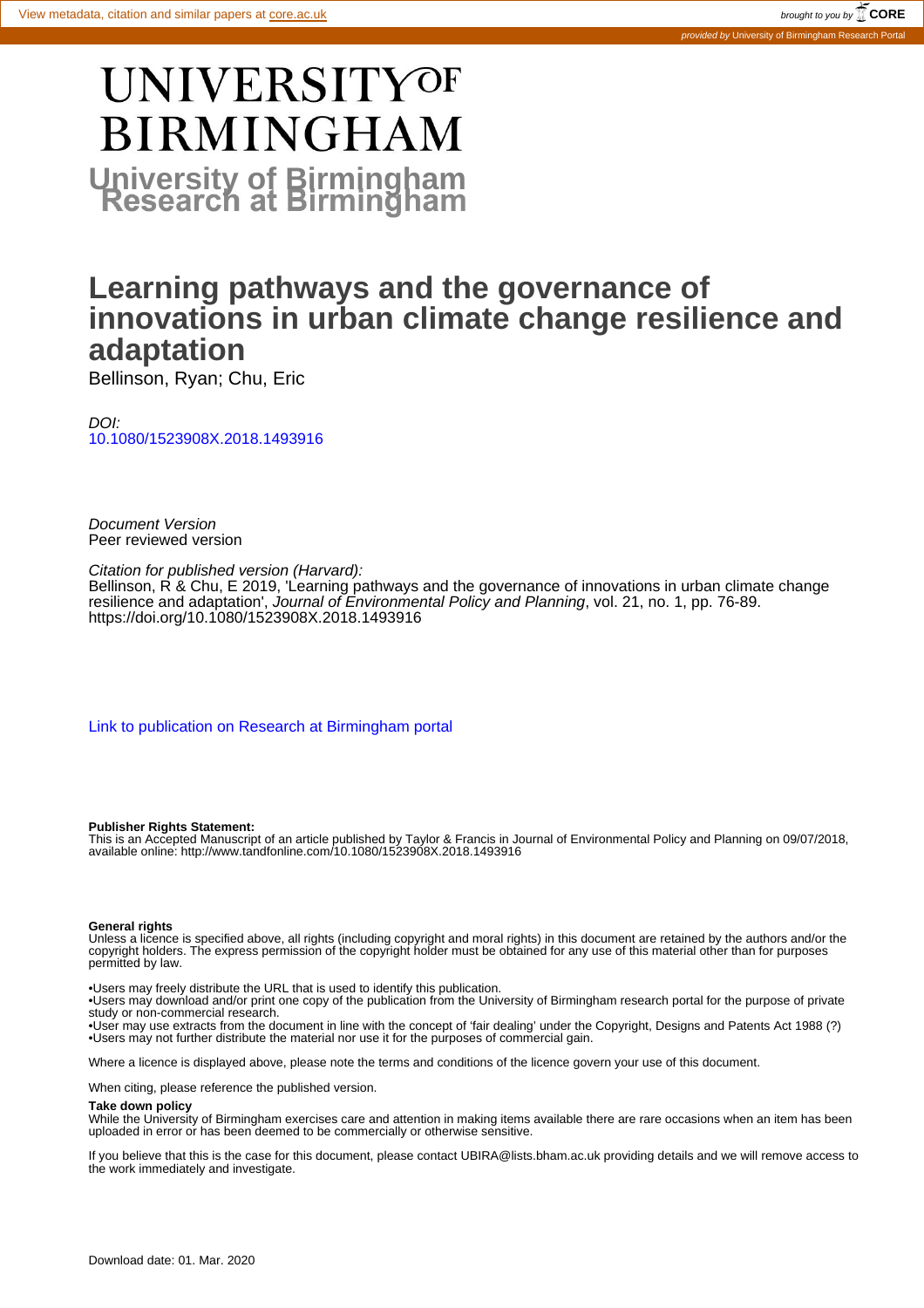# **Learning Pathways and the Governance of Innovations in Urban Climate Change Resilience and Adaptation**

**Abstract.** The proliferation of transnational municipal networks (TMNs) has precipitated different innovative models of urban climate change governance. To date, there have been few reflexive inquiries into how urban governance institutions and processes themselves are learning to innovate as a result of participating in TMNs. In response, this paper draws on theories of institutional learning and urban governance to offer a conceptual distinction between *innovations in governance* and the *governance of innovations* in the context of climate resilience and adaptation. We apply the latter, more procedural orientation to evaluate the case studies of Rotterdam and Berkeley, where we highlight the actors, networks, and resources required to motivate and sustain actions against concurrent sectoral interests. Experiences from the two cities show that learning pathways are constructed and reified through processes of communication and negotiation, which result in the grounding of TMN resources. A focus on unpacking the variations in learning and implementation within cities can offer insights into the opportunities for enabling more meaningful forms of procedural innovation. We should therefore more critically engage the innate political economic nature of urban governance, which has direct implications for how climate resilience and adaptation innovations are ultimately sustained in local contexts.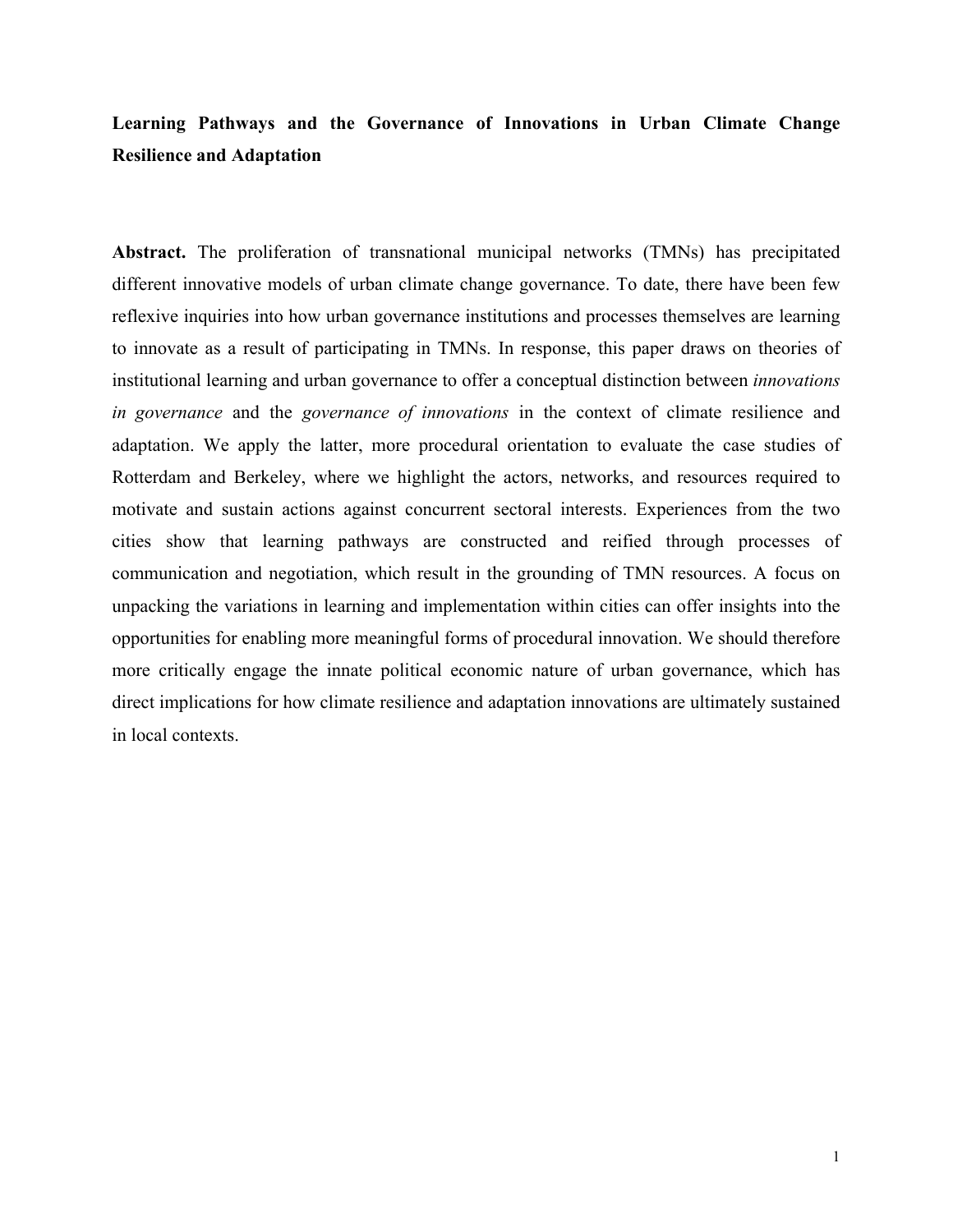#### **1. Introduction**

Cities around the globe are organizing through transnational municipal networks (TMNs) to build capacity, share knowledge, and tackle their climate challenges collectively (Bulkeley, 2013). TMNs have become notable political actors in advancing innovative planning strategies such as encouraging cross-sectoral learning, translating science, harnessing new funding mechanisms, and emphasizing projects that promote co-benefits. However, as Author 1 (2018, *in this issue*) notes in the editorial to this special issue, there continues to be a lack of research on understanding how the learning resources offered by TMNs actually contribute to procedural change within member cities. Furthermore, TMNs have been critiqued for being networks of larger elite cities, for emphasizing the positive actions taken by these elite members (see Author 9, 2018 *in this issue*), and for promoting top-down, technocratic planning models (Author 8, 2018 *in this issue*; Dzebo & Stripple 2015; Boyd & Osbahr 2010; Bulkeley 2013).

Current scholarship on TMNs examines their roles within the broad field of global environmental governance, although primarily in the context of climate change mitigation and, to a lesser degree, climate adaptation (see Andonova et al. 2013; Lee 2013). In this paper, we apply these insights to emerging climate resilience actions and highlight the perspectives and outcomes of two cities participating in 100 Resilient Cities (100RC), a TMN supported by The Rockefeller Foundation. We offer a conceptual distinction between two forms of governance innovation (cf. Sørensen & Torfing 2011). The first is *innovations in governance*, which refers to the development of new ideas, innovative interventions, and novel decision-making arrangements, and is the form of outcome-oriented innovation most prioritized by TMNs. Second, we explore the *governance of innovations*, which speaks to the everyday procedural politics associated with learning and adopting new ideas while facilitating qualitative changes in places. This conceptual distinction is important because although governance innovations are disseminated across the globe relatively uniformly (McCann 2011; Peck & Theodore 2015), these new ideas are in fact interpreted and embedded differently across variegated political, social, and economic contexts. To critically unpack the dynamics associated with the *governance of innovations*, we ask: How are cities building new learning arrangements to internalize emerging innovations in climate resilience as advocated by TMNs?

This paper draws on theories of urban governance, urban innovation, and institutional learning (both endogenous and exogenous) in the context of climate change. We then apply these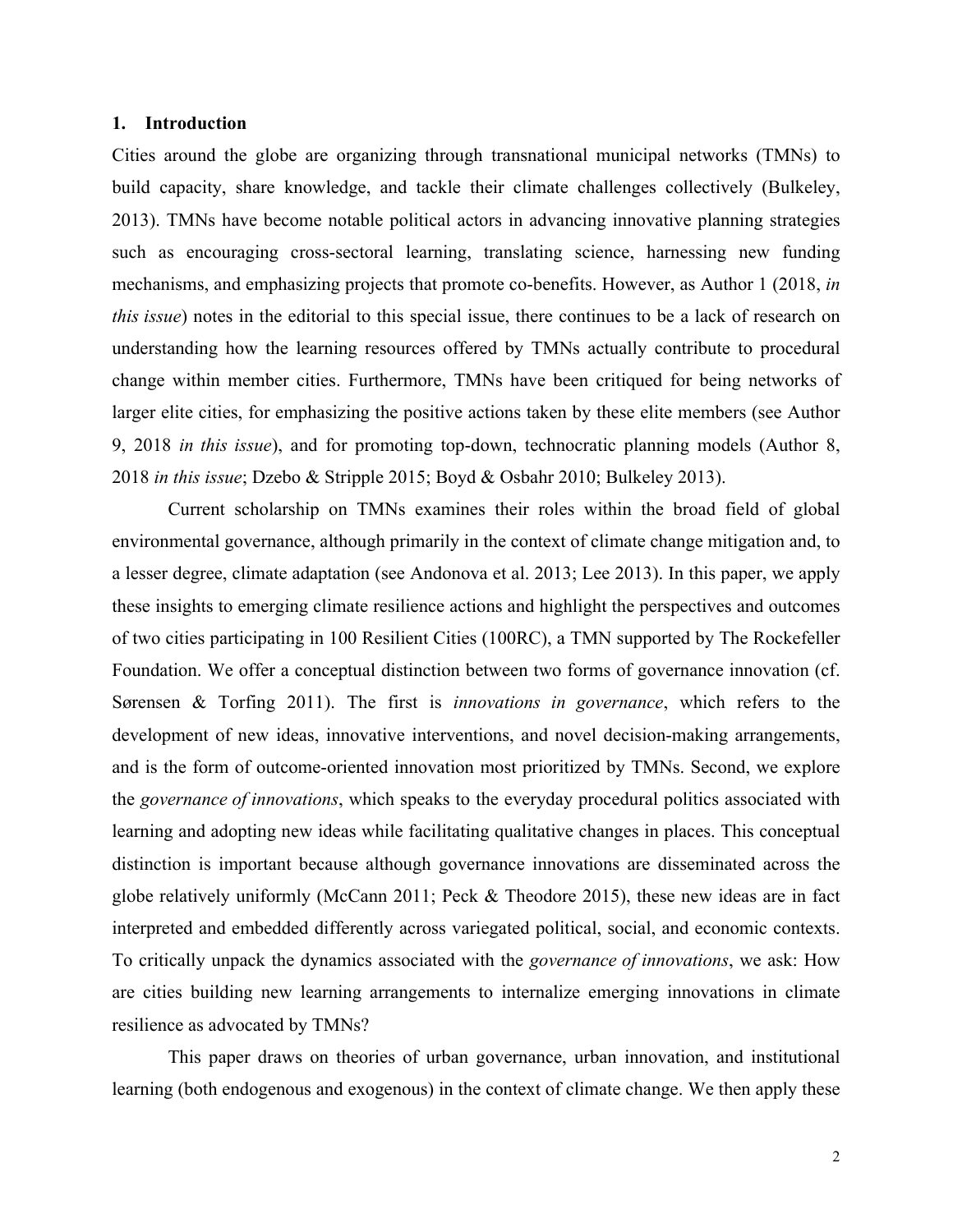to two case studies and illustrate the interplay between *innovations in governance* and the *governance of innovation*. We conclude that although TMNs are notable in facilitating the former, the latter requires more sustained forms of internal buy-in, leadership, and awareness to enable meaningful procedural learning and innovation. We should therefore additionally examine the innate political economic nature of urban governance, which has direct implications for how climate resilience and adaptation innovations are debated, designed, and ultimately (meta-) learned and implemented in urban contexts.

#### **2. Learning and Innovation in Climate Adaptation and Resilience**

This section surveys how climate resilience innovations can emerge through TMN activities and are subsequently governed in cities. We note that the ability of cities to acquire and develop resilience capacity rests on the integration of climate risk awareness, internal political and economic interests, and external capacity and resource support (cf. Ahern 2010). In other words, cities must address different learning modes and interactions between their endogenous and exogenous sources (see Author 1, 2018 *in this issue*). With this as an entry point, we explore what Sørensen and Torfing (2011) refer to as an "innovation cycle", whose product includes concurrent pathways of *innovations in governance* and the *governance of innovation*. The latter form of procedural innovation seeks to better manage urban political and economic interests. We conclude the section by highlighting how these theories can contribute to unpacking the *politics* of governing climate resilience innovations.

## *2.1. TMNs and Urban Climate Resilience*

Cities often experience institutional and political fragmentation that can lead to political conflict, especially in the context of multi-sectoral issues like climate change (Blanco 2013; Chu and Schenk 2016; Innes 1998). Top-down strategies are often constrained and can be ineffectual in the face of dynamic cross-sectoral challenges (Blanco 2013). In response, local governments have moved away from their reliance on hierarchal structures and towards new forms of horizontal governance founded upon cooperation, coordination, and mutual support, where multiple actors jointly make decisions and take action (Pierre 2011; Holden 2011; Melo  $\&$ Baiocchi 2006). These new arrangements help align actors and institutions, as well as engage and foster new cooperative learning, planning, and decision-making pathways (Bogason & Musso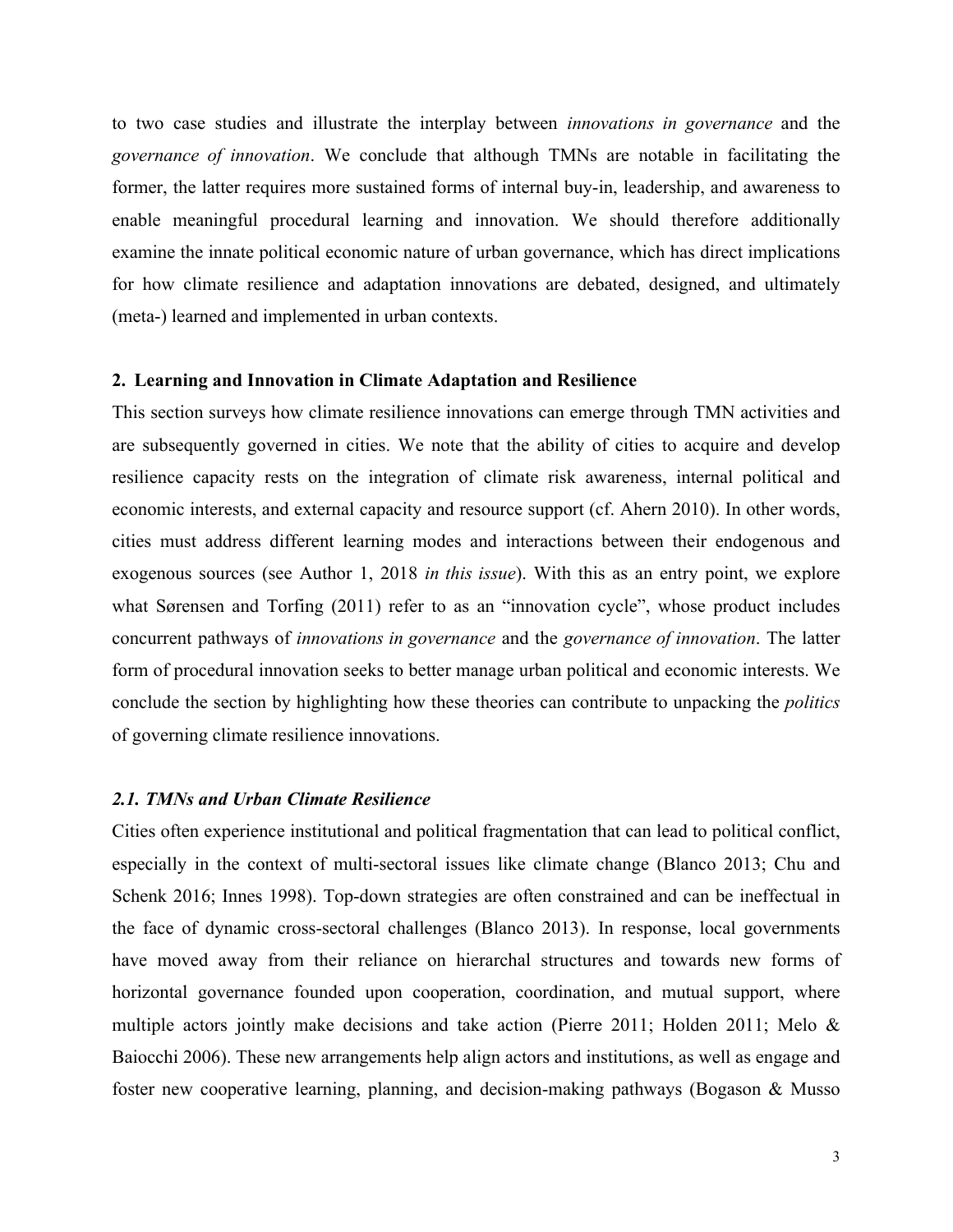2006; Coen & Thatcher 2008). Cooperative forms of governance can also support enhanced learning, more efficient resource usage, and increased capacity to address complex problems (Provan & Kenis 2008; Bäckstrand 2008; Giest & Howlett 2013; Bogason & Musso 2006).

TMNs have emerged as an important governance actor, promoting horizontal dialogue and cooperation between local government, civil society, and private actors (Healey 1998; Gordon 2010). In relation to the scholarship on policy mobilities (cf. McCann 2011), TMNs offer more formal, institutionalized networks for sharing best practices, distributing scientific knowledge, and facilitating inclusive policy processes (Author 6, 2018 *in this issue*; Betsill & Bulkeley 2011; Leck & Simon 2012). Current research on urban regimes also notes that robust local governance requires interaction between public and private actors to mobilize capacity and resources (Leck & Simon 2012; Blanco 2013), but this often proves difficult because of unclear mandates, competing interests, or opposing political ideologies (Meerow & Stults 2016). For example, conflicting planning agendas can lead to strains or a misdirection of finite resources (Healey 2004; Leck & Simon 2012; Chu et al. 2017; Innes 1998).

Despite these advances, TMNs have also been critiqued for not helping cities build corresponding governance structures to internalize such institutional developments (Anguelovski & Carmin 2011; Bulkeley 2013; Jordan & Huitema 2014). TMNs have additionally been criticized for being networks of elite cities that lack representation from smaller or 'second-tier' cities, and that they tend to overly promote the positive aspects in order to garner recognition and access to international financial resources (Kern & Albert 2009; Betsill & Bulkeley 2011; Bäckstrand 2008). Lastly, it is unclear to what extent TMNs spur climate action in city members versus non-city members (Robinson & Gore 2015) and whether the presence of TMNs actually translates into a higher propensity for climate actions (Gore & Robinson 2010).

#### *2.2. Governing Innovations in Cities*

Innovation is an "intentional and proactive process that involves the generation, practical adoption, and spread of new and creative ideas which aim to produce a qualitative change in a specific context" (Sørensen & Torfing 2011: 849). Though there is a long history of innovation scholarship in the domains of national economic policy (see Freeman 1991; Nelson 1993), there is relatively little on innovation at the urban scale, especially beyond the field of economic geography or spatial planning (see Walker & Storper 1989; MacCullum et al. 2009). Recent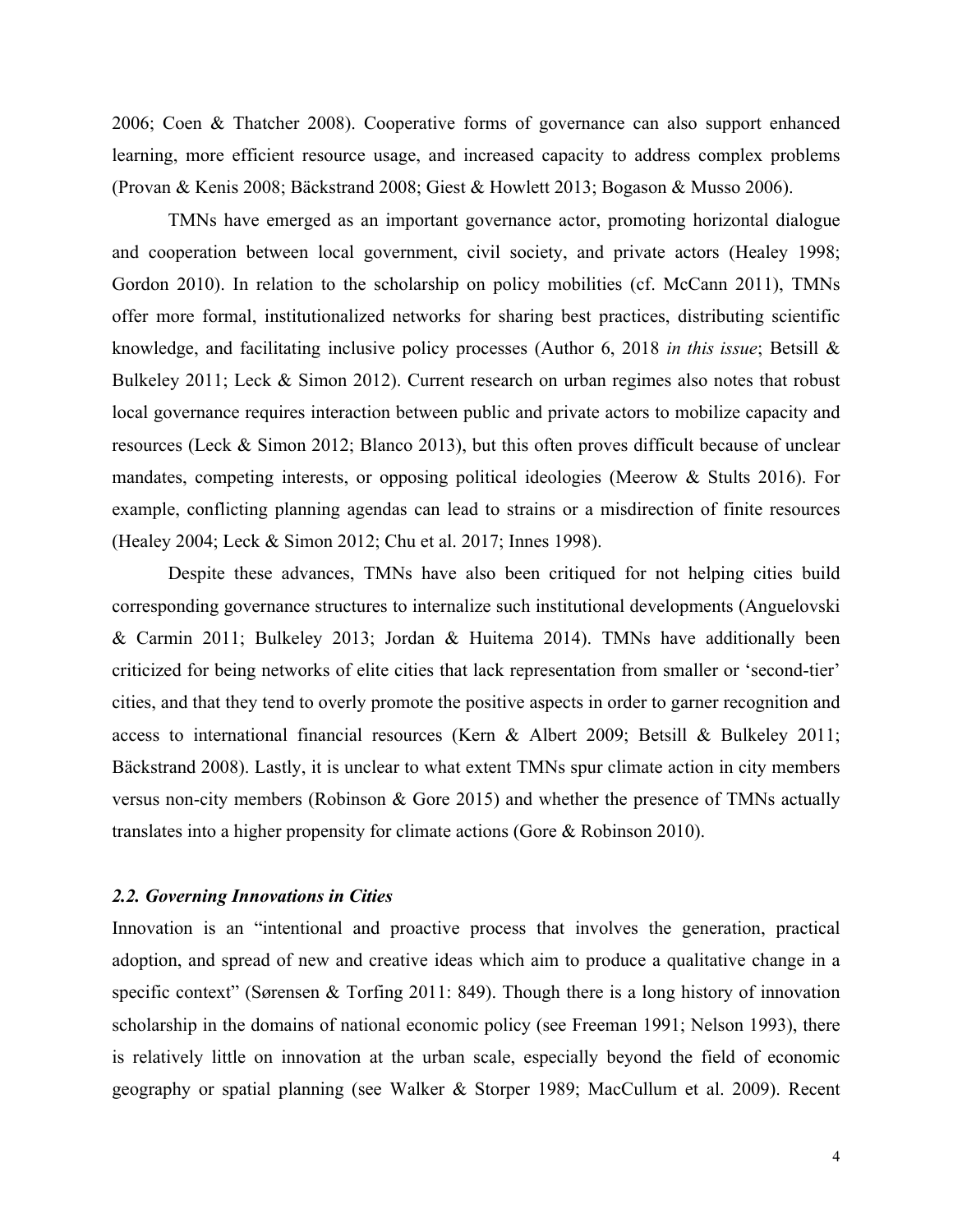work on climate change has begun to theorize urban innovations, particular through the lens of experimentation or "living labs" (Betsill & Bulkeley 2011; Bulkeley & Broto 2015; Krause 2012). Drawing on the concepts developed by Berry & Berry (1999) and Francis et al. (2005), there are two main forms of policy innovation – the diffusion of *innovations in governance* and the internal pathways of learning and mainstreaming, i.e. the *governance of innovation*.

The first type – *innovations in governance* – include the conventionally recognized TMN outputs such as member-to-member best practice sharing, the distribution of scientific materials, and providing members frameworks for new planning methodologies (Berry 1994; Massey et al. 2014). The second form – the *governance of innovation* – is the process through which member cities institutionalize TMN outputs into their internal decision-making pathways (Fried et al. 2014). In other words, the process of governance innovation entails the parallel process of, first, disseminating exogenous top-down learning outcomes from the TMN to the member cities and, second, the endogenous bottom-up process of learning and implementing TMN activities within cities (Bassett & Shandas 2010).

Both forms of innovation can take place in a cycle with four distinct stages, with TMNs directly engaged in the last three. In the first stage (idea generation), policy ideas are generated through the internal agenda-setting process (Sørensen & Torfing 2011). Decision-makers have likely identified problems and opportunities, questioned their embedded assumptions, and clarified relevant goals (Eggers & Singh 2009). In the second stage (idea selection), TMNs provide a platform for policymakers with different knowledge and experiences to jointly assess benefits and risks of potential climate policies (Sørensen & Torfing 2011; Spaans & Waterhout 2017; Anguelovski, Chu & Carmin 2014). In the third stage (idea implementation), TMNs help to mobilize external human and financial resources, assist in orchestrating new governance structures, and coordinate efforts between member cities (Sørensen & Torfing 2011; Andonova 2013). Through enabling new horizontal arrangements, TMNs may strengthen the joint ownership of new ideas, which can subsequently reduce resistance to new policies during the implementation process (Eggers & Singh 2009). In the final stage (practice dissemination), TMNs cultivate strong peer-to-peer relationships as a platform to share innovations through learning and exchanges (Bulkeley 2013; Anguelovski & Carmin 2011). As TMNs have relatively "weak ties", they have a larger reach and can potentially be more effective in quickly disseminating novel ideas (Carmin et al. 2012). The outcomes of the innovation cycle, therefore,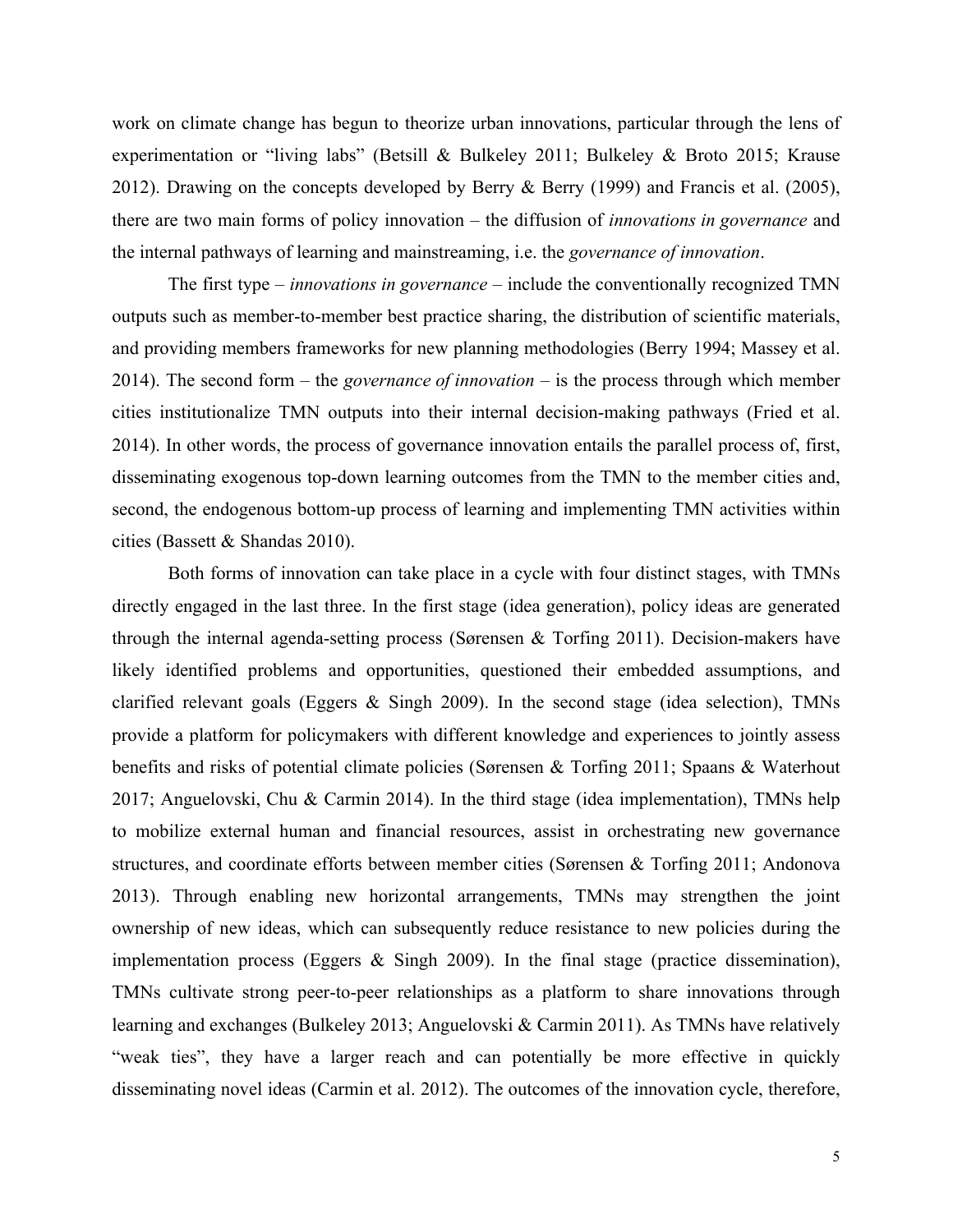can include the formation of partnerships, knowledge networks, policies and plans, or financial and budgeting capacities.

While this cycle is idealized, in practice cities often face challenges with initiating and sustaining innovations because of a lack of political support, finance, and capacity (Anguelovski & Carmin 2011; Gordon 2013). In response, TMNs can help by facilitating communication, learning, and knowledge dissemination pathways that bridge the largely siloed nature of urban planning as well as the internal-external division of labor (Jordan & Huitema 2014; Giest & Howlett 2013). TMNs can be drivers of innovation by uncoupling cities from their traditional planning models and experimenting with alternative learning pathways (Okereke et al. 2013; Hoffmann 2011; Sørensen & Torfing 2011; Gordon 2013; Argyris & Schon 1996).

Although the emergence of TMNs as a distinct political agent in promoting climate resilience is clear, there remain questions around the restructuring of urban governance in response to these new forms of politics and its implications for how innovation is internalized in cities. We do not know the specific dynamics associated with the *governance of innovation*, i.e., how procedural innovations advocated by TMNs can facilitate local structural changes and/or meta-learning in the network to improve climate change resilience and adaptation outcomes. Furthermore, existing approaches to experimentation and innovation are often constrained when addressing multi-scalar, trans-boundary challenges like climate change (Bulkeley & Broto 2015; Hoffmann 2011). In response, we seek to address these knowledge gaps by exploring how emerging climate resilience innovations can be understood as a continuous and political process of learning, negotiation, and contestation to foreground new options for sustained policy change and equitable development.

#### **3. Methodology**

Two case studies – Rotterdam (Netherlands) and Berkeley (California, USA) – were selected because they were among the first group of 32 cities to be admitted to 100 Resilient Cities (100RC) in December 2013, and represent two early adopters of comprehensive climate resilience policies. Furthermore, both have mayoral-city council executive bodies responsible for approving budgets, setting policy agendas, and representing the public interest. While the two face unique developmental challenges and are embedded in different socio-political contexts, they share a similar ideological climate and have enacted similar policy levers to further their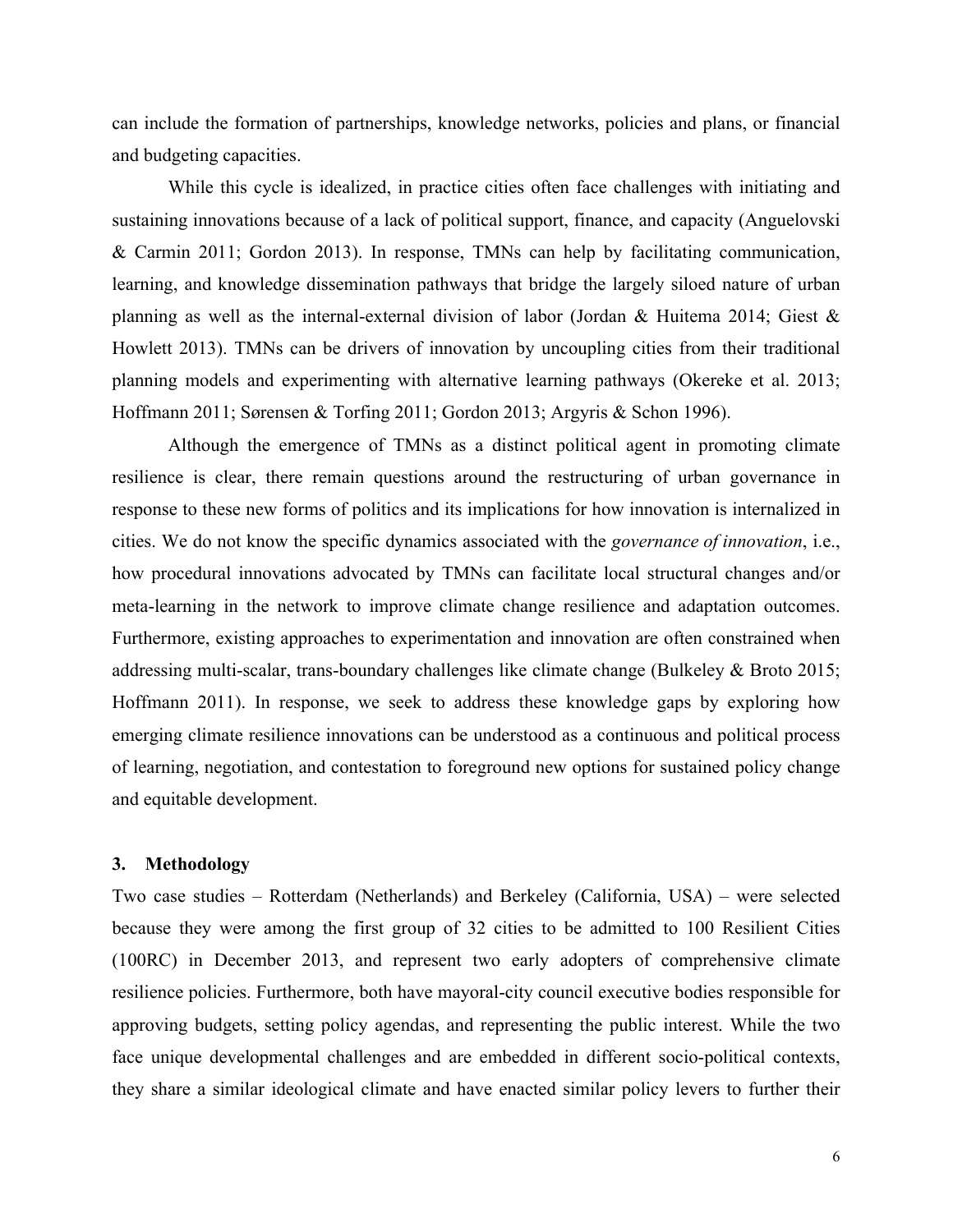resilience objectives. Historically, both cities have pursued low-interest financing for planning projects, modified zoning and building codes to accommodate latest climate science, leveraged citizen awareness to put political pressure on elected officials, and provided tax incentives to promote desired behaviors (City of Berkeley 2009; City of Rotterdam 2009; City of Rotterdam 2013). Both cities also have Chief Resilience Officers (CRO) (see section 3.1) that head small teams closely aligned with their respective city's planning departments. Finally, Berkeley and Rotterdam are economically important nodes situated within large metropolitan regions.

In terms of our comparative approach, however, although both cities are considered "extreme cases" (Yin 2013) due to their progressive, early adoption of climate resilience policies, Berkeley and Rotterdam have vastly divergent approaches to *governing innovations*, i.e., their processes for planning, learning, and implementing innovations. In this context, we selected two cases studies because of the opportunities for cross-comparison through parallel data sampling and analysis (Small 2009), as well as the greater potential for exploring the political and institutional nuances of how innovations can be governed across different contexts. Finally, a comparison of Berkeley and Rotterdam's experience will provide greater richness – or "thickness" of the respective case narratives (Gerring 2006; Yin 2013) – in the findings.

The methodology involves semi-structured interviews and archival analysis (see Table 1). Interviews were conducted with key members of the cities' planning, climate change, and environmental departments, identified based on their participation in drafting the policies listed in Table 1. The interviews addressed the themes of the policy cycle, procedural changes, policy settings, institutional learning, and TMN governance outcomes. The interviews were recorded, transcribed, and thematically coded based on the four stages of the climate policy innovation cycle described in section 2.2. The archival analysis included seven emblematic climate policy documents (three from Berkeley and four from Rotterdam) as well as public meeting records from Berkeley. The policy documents were selected based on their role in facilitating notable procedural changes, where we investigated each policy's motivations, funding sources, and key recommendations. Finally, video recordings of three public meeting in Berkeley – which were recorded by the city government and publicly released via its website – were reviewed for relevant political debates and policy outcomes. Public records from Rotterdam, however, were not included because there were no formal mechanisms to capture public opinion during their process of drafting climate change plans.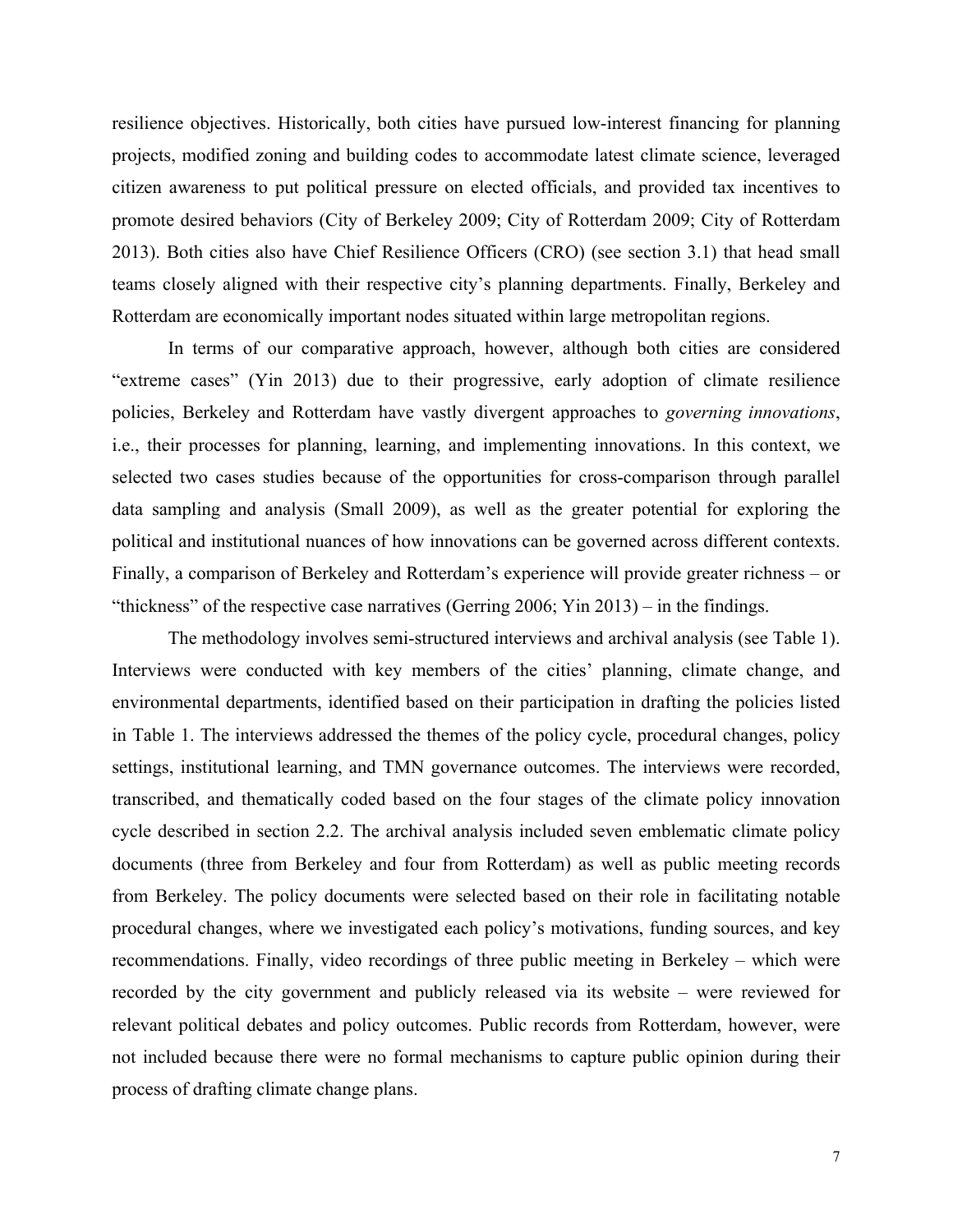#### [TABLE 1 HERE]

#### *3.1. 100 RC*

The Rockefeller Foundation's 100 Resilient Cities (100RC) program named its first group of 32 selected members – which included Berkeley and Rotterdam – in December 2013. After two subsequent rounds of expanding membership, the network has 98 members as of early 2018. Members are offered four resources upon admittance into the network. The first is two years of financial support for a Chief Resilience Officer, which is a newly created senior policy position closely connected to the City Manager's or Mayor's Office. The CRO's primary role is to coordinate all city resilience efforts by working across departments, bridging planning domains, and improving internal coordination. The second resource is a methodological foundation (i.e., the City Resilience Framework (CRF)) upon which cities can develop their resilience strategy (Spaans & Waterhout 2017). Third, through "Platform Partners", 100RC gives members access to a curated network of NGOs and private actors who can supply tools and services for developing resilience strategies. Lastly, 100RC facilitates knowledge exchanges and peer learning opportunities via their own network of cities.

#### **4. Comparative Approaches to Governing Innovation for Urban Climate Resilience**

Though Berkeley and Rotterdam are both recipients of external support from 100RC, the two cities have vastly divergent approaches to governing climate resilience innovations. Rotterdam has experienced mostly top-down planning while Berkeley has utilized community-driven directives. This section illustrates these variations by emphasizing how different interests are communicated, how internal and external priorities are learned (cf. Author 1, 2018 *in this issue*), and how policy coalitions are built by particular leaders and entrepreneurs.

## **4.1.** *Berkeley*

Berkeley has a long history of addressing sea level rise, drought, wildfire fire, and storm surges (City of Berkeley 2016). In 2006, Berkeley voters approved Ballot Measure G, which mandated the city reduce GHG emissions to 80% below 2000 levels by 2050 (City of Berkeley 2009). This referendum led former Mayor Tom Bates to develop a plan to reach the target and other climate priorities (City of Berkeley 2009). In 2009, Measure G was codified into the Climate Action Plan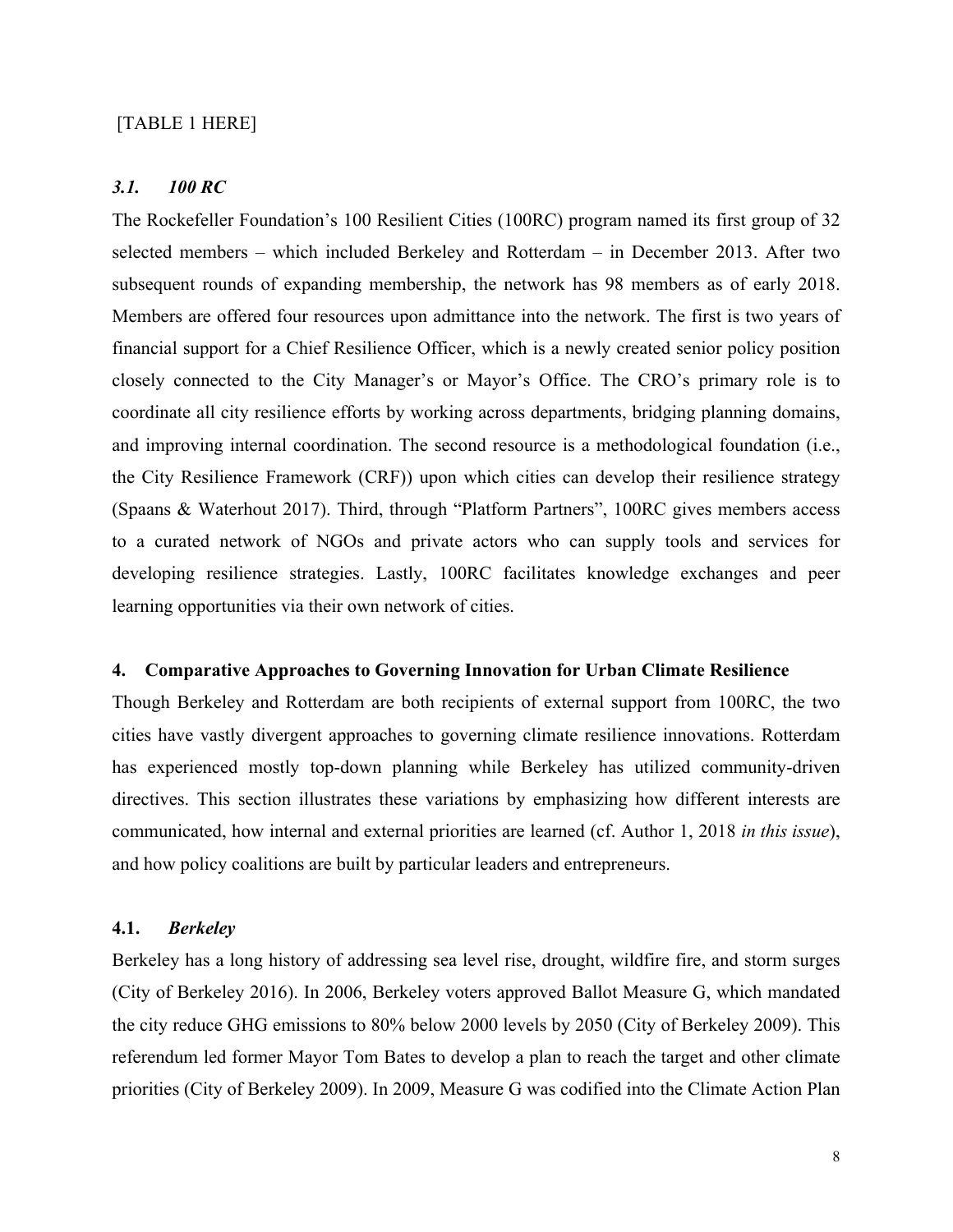(CAP). Though the CAP was mainly a climate mitigation plan, there was a segment of the plan dedicated to addressing adaptation (City of Berkeley 2009). The CAP development was facilitated by the Office of Energy and Sustainable Development (OESD) and closely coordinated with several municipal departments, local organizations, civil society, and ICLEI-Local Governments for Sustainability (City of Berkeley 2009).

The CAP was a community-driven policy, with a strong focus on inclusivity through citizen participation committees and numerous public meetings (City of Berkeley 2009). To promote inclusion, in 2007, Berkeley's City Council allocated two years of funding to assess potential climate risk management strategies and gather community input on how these strategies would be prioritized (City of Berkeley 2009). A program administrator in Berkeley's OESD noted that, "[we] worked with the community to figure out together how we could best meet their priorities in a plan that would be feasible and successful" (Interview 2016). The CAP was a unique initiative because of the number of government and community stakeholder that were involved throughout the process. This led to a structured learning and negotiation process, and ultimately a policy that was viewed as meeting the originally specified emissions reduction and adaptation goals in an inclusive and achievable manner.

Four years after Berkeley's CAP, the CAP 2015 Update report was commissioned by the City Council and City Manager's Office, with the OESD in charge of scoping (City of Berkeley 2015). The CAP instituted mechanisms to monitor GHG reduction targets, adaptation investment progress, and public engagement, as well as to periodically conduct progress reports to address unforeseen implementation barriers (City of Berkeley 2009). The main decision-making pathways for the CAP 2015 Update took place through public meetings, a citizen volunteer committee, and the cross-departmental City of Berkeley Sustainability Working Group (BSWG). The main finding was that greater collaboration between the OESD, municipal departments, and the City Council was required to increase program implementation capacity (City of Berkeley 2015). Based on this finding, the city set forth a strategic policy adjustment process for climate adaptation, which called for increased collaboration between the BSWG and the City Council. By beginning to fortify these cross-sectoral ties, the city believed that climate policy priorities could be implemented more effectively.

With Berkeley's selection as a member of 100RC, the city had a clear opportunity to overhaul its climate governance process through improving cross-sectoral decision-making as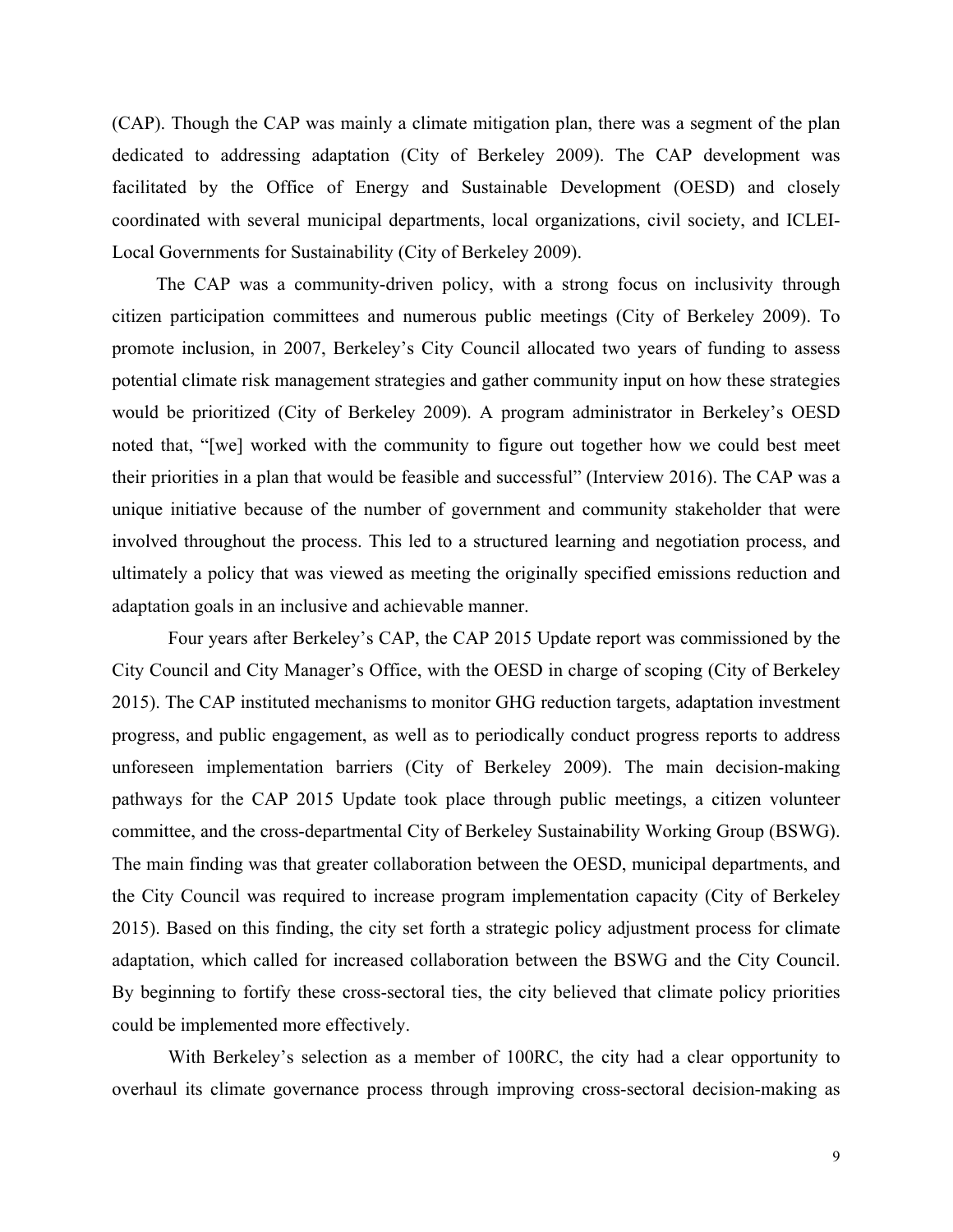identified in the CAP 2015 Update (City of Berkeley 2016). These advancements led to the Berkeley Resilience Strategy (2016), which explicitly benefited from 100RC support. For example, Berkeley's newly hired Chief Resilience Officer (CRO) received substantial policy input from 100RC based on their City Resilience Framework (CRF) (Interview 2016). Under the leadership of the CRO, the OESD was then tasked with managing the Resilience Strategy's scoping, design, and implementation process (City of Berkeley 2016).

The Resilience Strategy received input from over 1,000 local residents through community workshops, City Council meetings, and events hosted by community-based organization including the Sierra Club, League of Women Voters, Livable Berkeley, and Bicycle Friendly Berkeley Coalition (City of Berkeley 2016). Additionally, a citizen volunteer committee, the private sector, and civil society organizations were included in scoping the strategy through stakeholder committees. This form of community-based learning and policymaking is not new to Berkeley, but the amount of public input, range of involved stakeholders, and depth at which city decision-makers partnered with outside actors was a new procedural development.100RC assisted in this procedural innovation by helping Berkeley create new governance arranges that could better capture public inputs and support.

After over a year of scoping the Resilience Strategy, the OESD presented a draft version to the public at the June 2015 City Council meeting and asked for public comment. At this stage, the public raised several points that were subsequently incorporated into the final Resilience Strategy, including the need to address compounding disasters, provide disaster preparation education to the community, as well as revise building codes and ordinances to reflect new resilience requirements (Berkeley City Council Meeting 2015).

Berkeley's resilience policies were not only shaped by the inclusive nature through which the plan was developed, but also through collaboration with other 100RC members that share similar climate risks. As a member of the OESD noted, "in creating a resilient city, the first line of defense and the best resource is other cities" (Interview 2016). This sentiment is reiterated in the Resilience Strategy, where a particular policy – namely converting the street network from conventional storm-water infrastructure to green infrastructure – was directly learned from a best-practice site visit to Rotterdam (City of Berkeley 2016). Although the longer-term implications are somewhat unclear, partnerships and coalitions with other 100RC member cities (i.e., exogenous learning opportunities) were critical in disseminating best practices, generating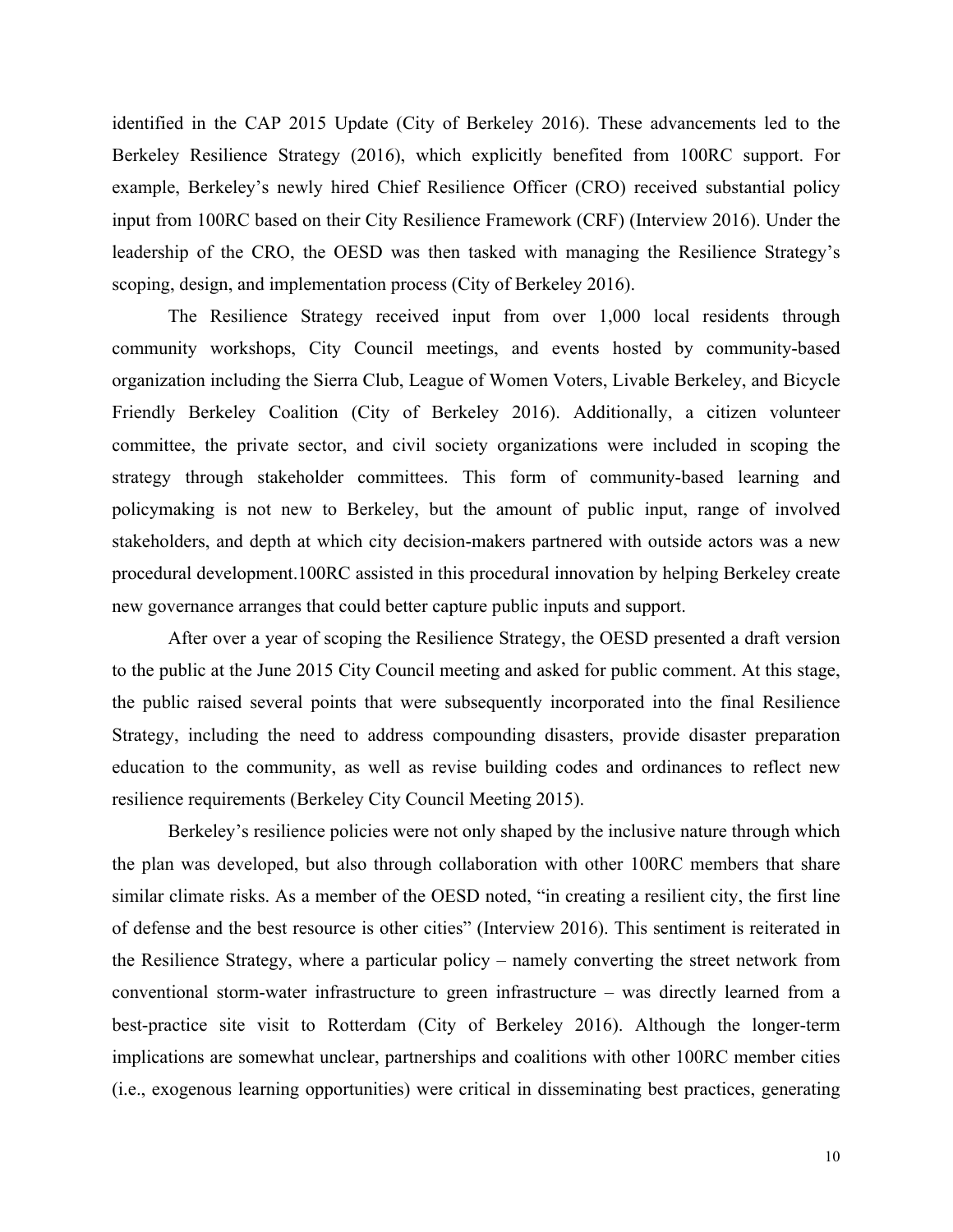new ideas, and facilitating local learning capacities. 100RC was instrumental in informing the process of governing climate resilience innovations: the network provided Berkeley with the funds and framework for their CRO (who led the entire process), supplied the city with knowledge and capacity support in the form of the CRF and from local city representatives, and opportunities to network and learn from other 100RC members.

#### *4.2. Rotterdam*

As a low-elevation city, Rotterdam faces sea level rise, salt-water intrusion, and storm surges (City of Rotterdam 2016). In Rotterdam, water is seen as both a resource and a major climate risk. To respond to extreme flooding and water related risks, Rotterdam has consistently reformed its governance structures and institutions by developing new departments, offices, and expert working groups, and has transitioned from viewing water as an isolated policy arena to a holistic, multi-sectoral policy sphere. For example, in 2009, the City of Rotterdam designed Rotterdam Climate Proof (RCP) to build upon the Rotterdam Climate Initiative (RCI), which was Rotterdam's signature mitigation policy (City of Rotterdam 2009).

The goal of the RCP was to create a "climate proof" city by 2025, and sought to build momentum from RCI, increase the city's activities on climate mitigation and adaptation, and develop an institutionalized climate governance structure between the city government and local stakeholders (City of Rotterdam 2009). The RCP also had three ancillary action goals, which are to create knowledge and innovation on water and spatial development, implement green infrastructure projects, and market RCP's work to other cities (City of Rotterdam 2009). During this period, Rotterdam developed a reputation as an innovative city and assumed a role as a knowledge distributor in C40 and other TMNs, particularly in the areas of water management and climate adaptation.

In 2013, Rotterdam published the Rotterdam Adaptation Strategy, which aimed to increase capacity and centralize decision-making authority to address Rotterdam's increasing climate vulnerabilities. Unlike the RCP, the Adaptation Strategy turned to select community informants and experts to assist with city staff and decision-makers during the scoping process, as the city viewed them as playing a role in supplying contextually relevant information on environmental risks and development needs (City of Rotterdam 2013). For example, these informants were most involved in helping to develop specific adaptive infrastructure projects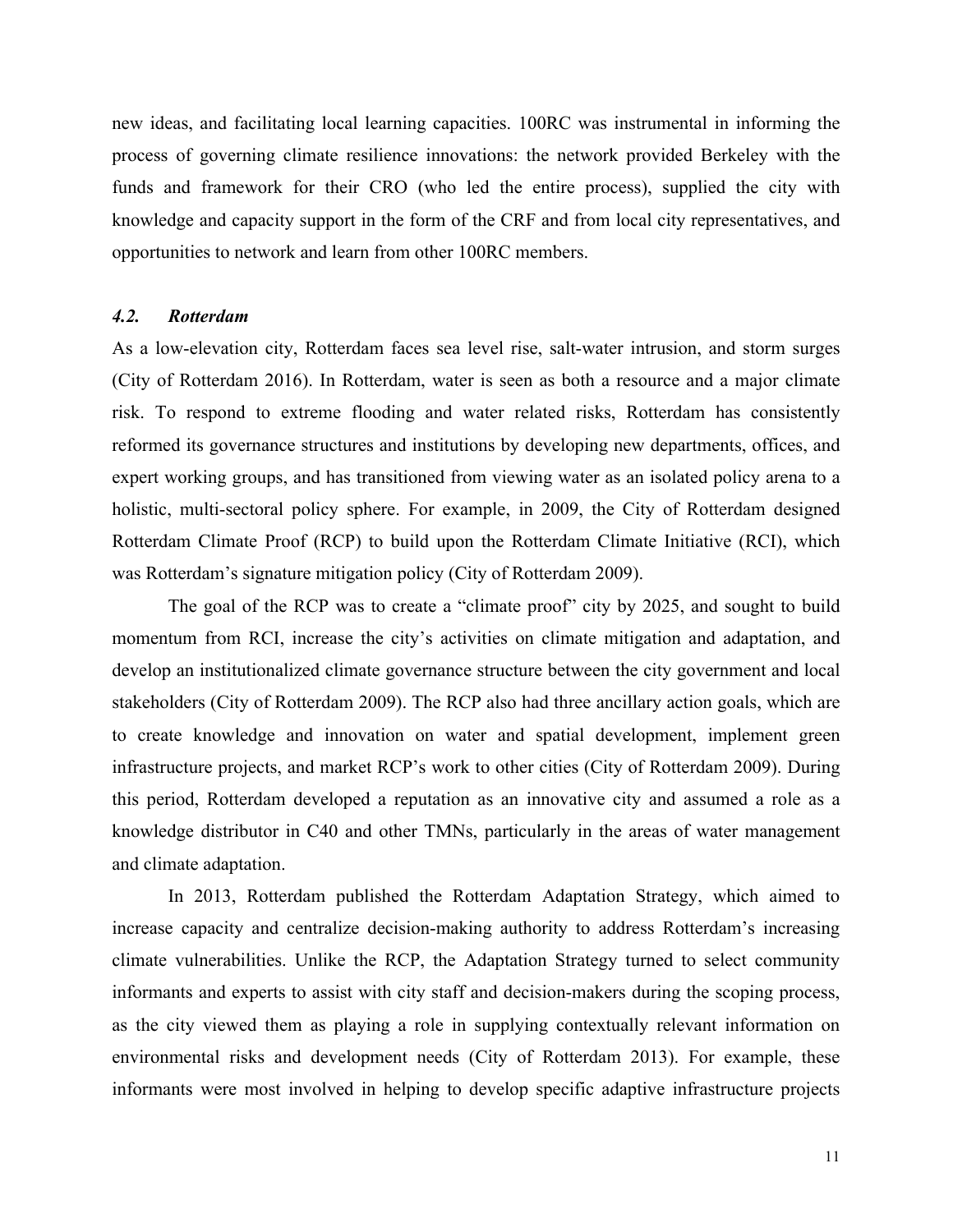(such as the Benthemplein Water Plaza) that were to have co-beneficial qualities, especially in relation to existing public transportation, functional public space, civic art, and other priorities (City of Rotterdam 2013). The Rotterdam Adaptation Strategy sought to blend sectoral policy arenas, integrate planning domains, and mix local government actors with stakeholders in a new fashion. Because the RCP managed the scoping of the Adaptation Strategy, the city government placed attention to building coalitions with the Port of Rotterdam Authority as well as the private sector to facilitate greater learning and cooperation throughout the policy process (City of Rotterdam 2013). However, beyond playing informational roles in the initial stages, the public's involvement in actual planning and policy-making decreased as the process moved towards implementation stages.

The Rotterdam Resilience Strategy was published in 2016. Like Berkeley, Rotterdam's Resilience Strategy was produced as one of the conditions of membership in 100RC (City of Rotterdam 2016). Thus, before setting the agenda and scoping its Resilience Strategy, Rotterdam's CRO and his small team spent several weeks working with 100RC to develop a shared understanding of "resilience", a new word and policy area in the Dutch context (Interview 2016). During this formative period, 100RC worked closely with Rotterdam to help them grasp its City Resilience Framework (CRF) and the technical aspects of resilience (Interview 2016). The city also worked to include citizens in the agenda setting process through a 100RCmandated community agenda-setting workshop.

From the early scoping process, the Resilience Strategy was clearly conceptualized distinctly from previous climate policies as evidenced by the Resilience Strategy's cross-sectoral Steering Committee, a Strategy Team representative of public and private stakeholders, and the wide range of community informants involved during the initial scoping stages (City of Rotterdam 2016). Resilience, therefore, was presented by 100RC as an issue not just pertaining to the City of Rotterdam or under the jurisdiction of a single municipal department, but instead as a policy area deeply integrated throughout the city's broader economic and political interests.

One justification for why Rotterdam approached resilience differently was their new role within 100RC. Unlike Rotterdam's previous TMN engagements, Rotterdam was able to utilize their relationship with other 100RC members to extract best practices and to help cultivate new learning approaches and policy frameworks. As Rotterdam's CRO noted,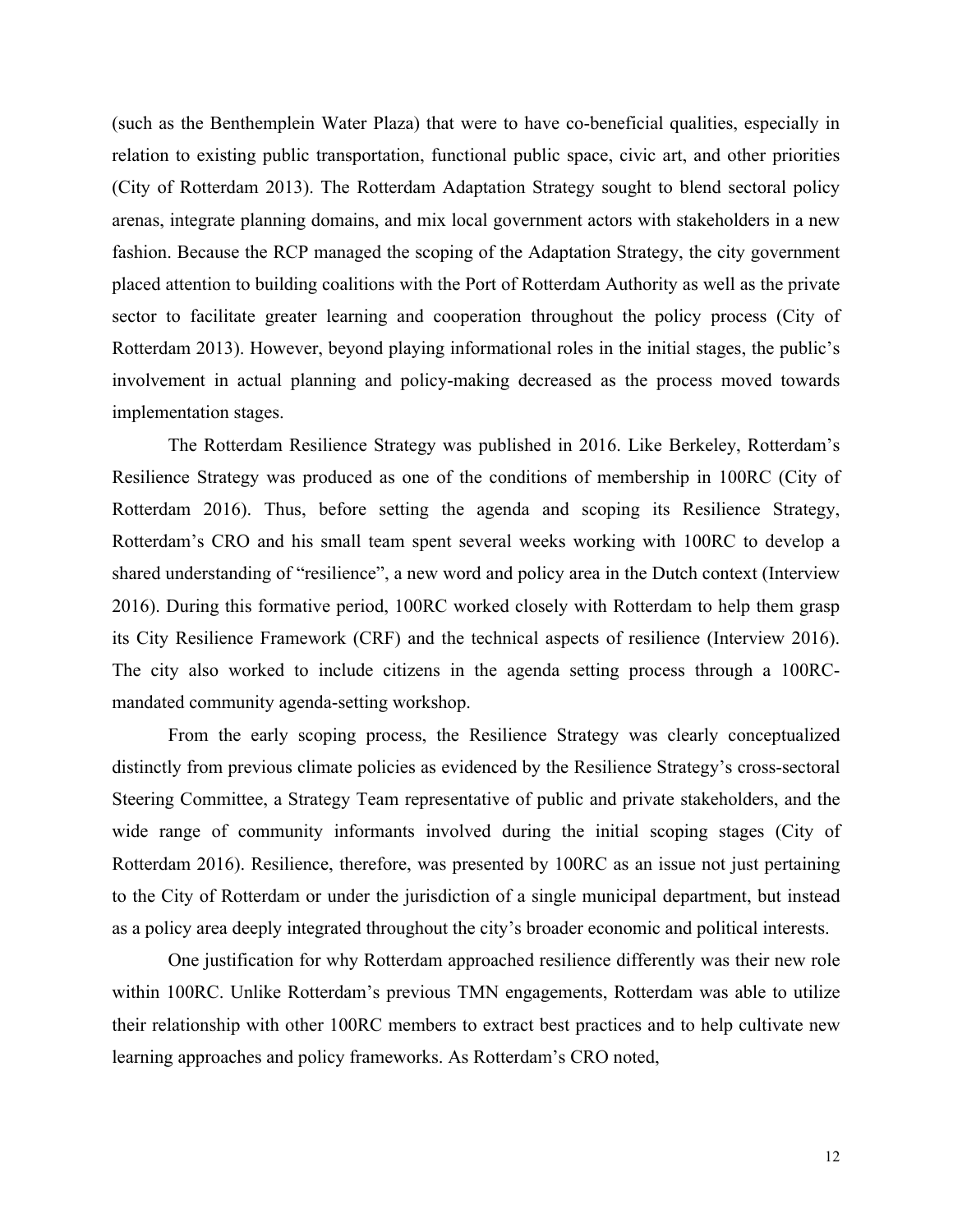"Because of 100RC, I have new counterparts to collaborate with because it is difficult to invent the wheel all by yourself. It's so much easier, so much more productive to share ideas and create on topics together" (Interview 2016).

Rotterdam's new network role is valuable, and as the CRO continued,

"The challenge now is to discover each other's best practices. There are so many innovative cities in the network and there's a big opportunity for us if we really get the practices on the table and shared" (Interview 2016).

Finally, one of the most consequential procedural innovations of the Resilience Strategy is the integrated manner in which the plan was developed and implemented. Nearly every city department was involved in the scoping process while many regional governments were regularly consulted. For example, Rotterdam relied on strong coalitions with the Port of Rotterdam Authority and the local private sector to collaboratively develop processes of harnessing innovations from other cities, as well as to market their lessons to other cities. Unlike in Berkeley, Rotterdam has not focused on including community actors beyond the initial scoping and information-gathering processes, instead choosing to rely on experts, scientists, and businesses. Like Berkeley, however, 100RC not only facilitated Rotterdam's Resilience Strategy, it also steered its learning and governance process: the network provided funding and a framework for their CRO, supplied decision-makers with the CRF and technical support, and gave Rotterdam opportunities to network with other 100RC members.

#### **5. Patterns of Learning and Innovation in Urban Climate Change Planning**

In both Berkeley and Rotterdam, climate resilience and adaptation innovations have at times benefited from the inclusion of new political actors, participatory policy pathways, new knowledge, and cross-sectoral networks. TMNs – in this case 100RC – have provided opportunities for active learning and reflection (cf. Argyris and Schon 1996). For Berkeley, the CRO-led OESD catalyzed greater cross-department coordination and public engagement to broaden political awareness, while in Rotterdam the CRO-led Department of City Development created more pathways of knowledge sourcing through involving local stakeholders and public agencies. In both cities, climate risks, the urban political context, and TMN resource support all shaped the governance context through which the policy process and learning cycle takes place, but the actual depth of learning across the municipal government – as well as larger opportunities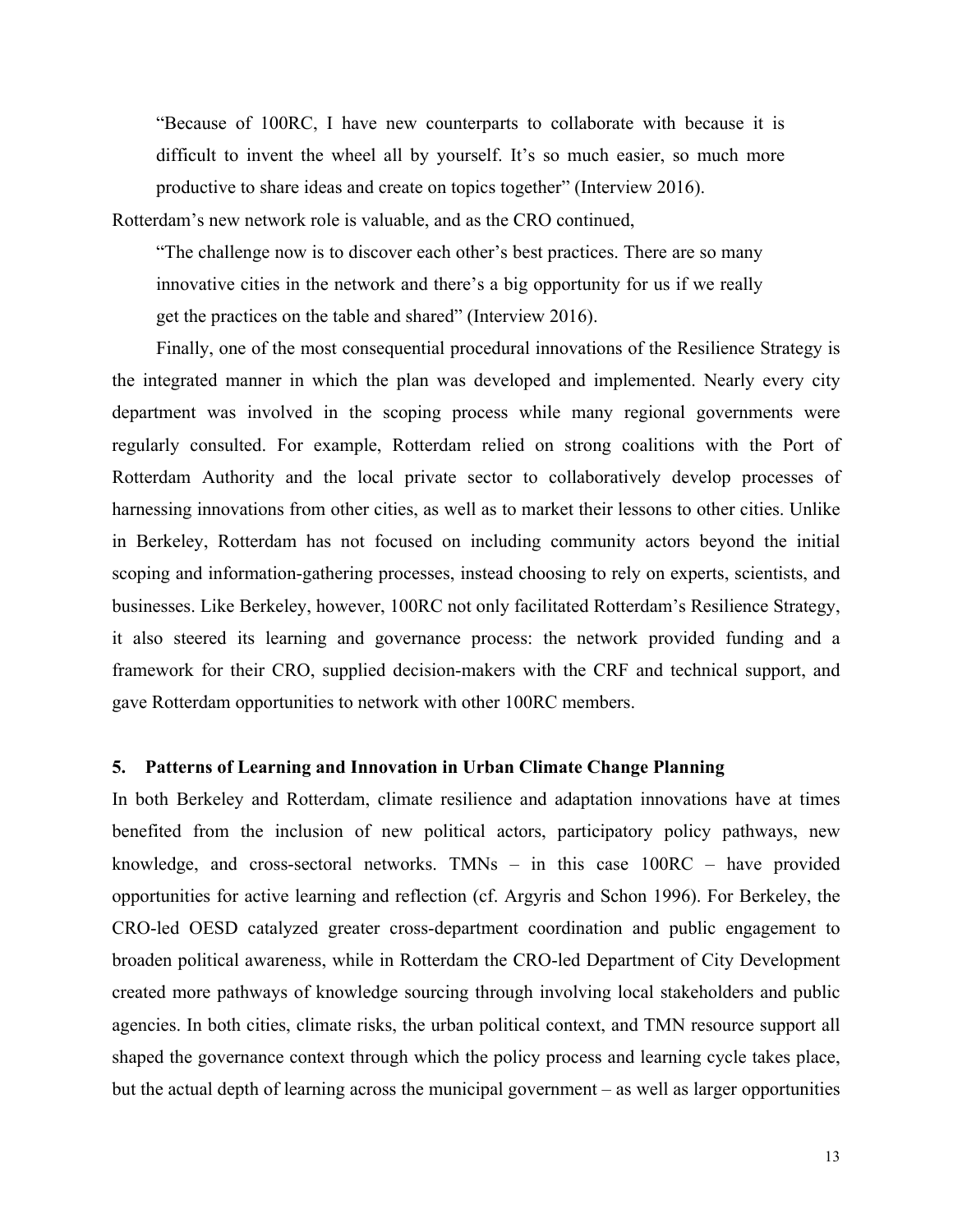for meta-learning (cf. Author 1, 2018 *in this issue*) – are a bit more uncertain. In this section, we examine how these different factors have led to variations in how innovations are governed in Berkeley and Rotterdam. Despite the introduction of similar forms of TMN-led innovative governance, we argue that historical trajectories of political power and sectoral interests must be unpacked to understand the long-term politics of learning and governing innovations in cities.

#### *5.1. Drivers of Innovation*

Processes of policy innovation are often dependent on local governance contexts (Gordon 2013). In cities, the practical starting point is deeply influenced by local climate risks and impacts, the urban political economy, and transnational actor interventions (Gordon 2013; Healey 2004; Kern & Bulkeley 2009). Both Berkeley and Rotterdam face well-documented climate risks and impacts that are coupled with high public perception of those risks in political discourse. Berkeley and Rotterdam, being located within major regional economies and closely linked to local knowledge institutions, have a history of harnessing innovation in the local economic, industrial, and service sectors, which provided a foundation for translating innovation into environmental sustainability and infrastructure arenas. Additionally, both cities have a history of engaging with TMNs and have often played a leading role within them, such as in the case of Rotterdam's knowledge distributing role in the Connecting Delta Cities network within C40 (City of Rotterdam 2013). All of these contextual factors make Rotterdam and Berkeley more amenable to exogenous sources for resilience and adaptation innovations. However, when combined with a history of collaborative learning and participatory governance, especially in the Berkeley case, these result in greater internal support for more flexible institutional mechanisms and bottom-up initiatives in the face of external stress (Bäckstrand 2008; Bogason & Musso 2006; Leck & Simon 2012).

#### *5.2. Learning and Governance Outcomes*

Drawing on the experiences from Berkeley and Rotterdam, we distill four emblematic learning and governance outcomes (see Table 2). The first is the formation of new partnerships and coalitions, which refers to the emergence of coalitions and the institutionalization of collaborative exchanges between municipal sectors. Notable examples include the crossdepartmental City of Berkeley BSWG, Berkeley citizen stakeholder committees, and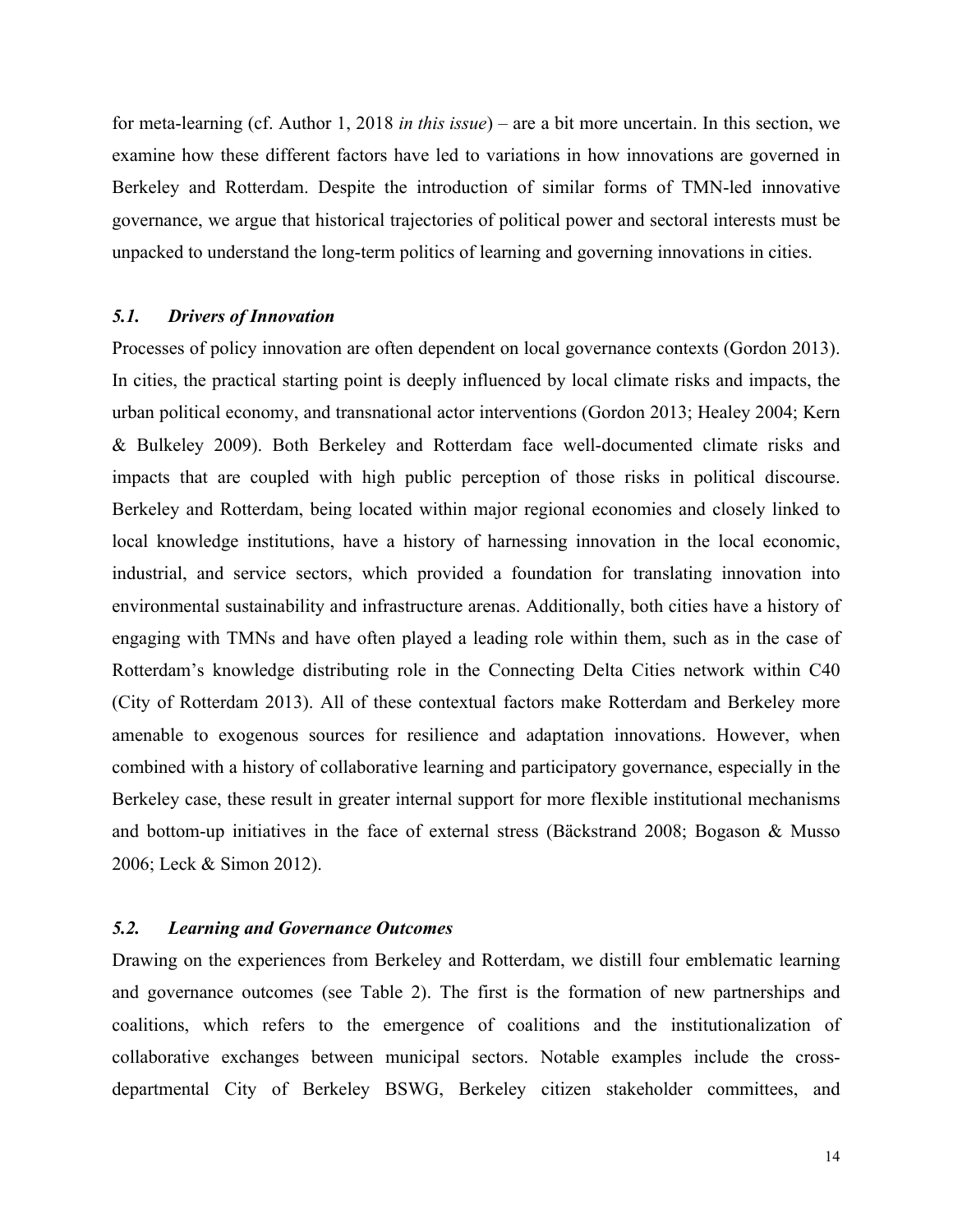Rotterdam's citywide cross-actor Resilience Strategy Team, who are all contributing towards increasing their city's capacity to innovate and use "combined thinking" to solve adaptation challenges. By developing a coalition of local actors representing different sectors – as well as with local community activists in the case of Berkeley and expert informants in the case of Rotterdam – networks can help cities widen the political opportunity space, address potentially conflicting interests, and facilitate a collaborative and reflective policy process (Anguelovski & Carmin 2011; Provan & Kenis 2008; Author 3, 2018 *in this issue*; Author 4, 2018 *in this issue*).

#### [TABLE 2 HERE]

The second outcome is new pathways of knowledge and learning circulation. This refers to the distribution and translation of the best science through TMNs – such as risk projections, maps, tool kits, and participatory technologies – and the knowledge sharing that takes place between cities during peer exchanges. Both Berkeley and Rotterdam revealed the distribution of knowledge and science as one of the primary benefits of joining TMNs. For example, by utilizing 100RC-disseminated scientific information and network events, Rotterdam was able to sculpt its contextual definition of resilience (Interview 2016). New knowledge and science can also lead to procedural changes by raising political awareness and influencing idea generation and selection processes (Anguelovski & Carmin 2011; Kern & Bulkeley 2009; Gordon 2013).

The third outcome is new methods of framing, designing, and implementing policies. This refers to TMN resources and learning tools to support innovative methods of crafting policies, such as tools for uncovering synergistic sectoral entry-points, techniques for prioritizing resilience options, and creating opportunities for policy entrepreneurs and coalitions. In both cities, decision-makers described tools provided by 100RC – such as Platform Partners – that have helped break down silos between different sectors (Interview 2016). Additionally, participation was key to framing and designing policies that were promoted by the TMN, especially in Berkeley but less so in Rotterdam. Another related development was the creation of a CRO, which has fostered greater inter-institutional dialogue and enabled new ways of formulating, learning, and implementing innovative strategies.

Finally, the fourth outcome is access to knowledge, finance and other resources. This refers to the exogenous network relations, tools, and information resources provided by TMNs to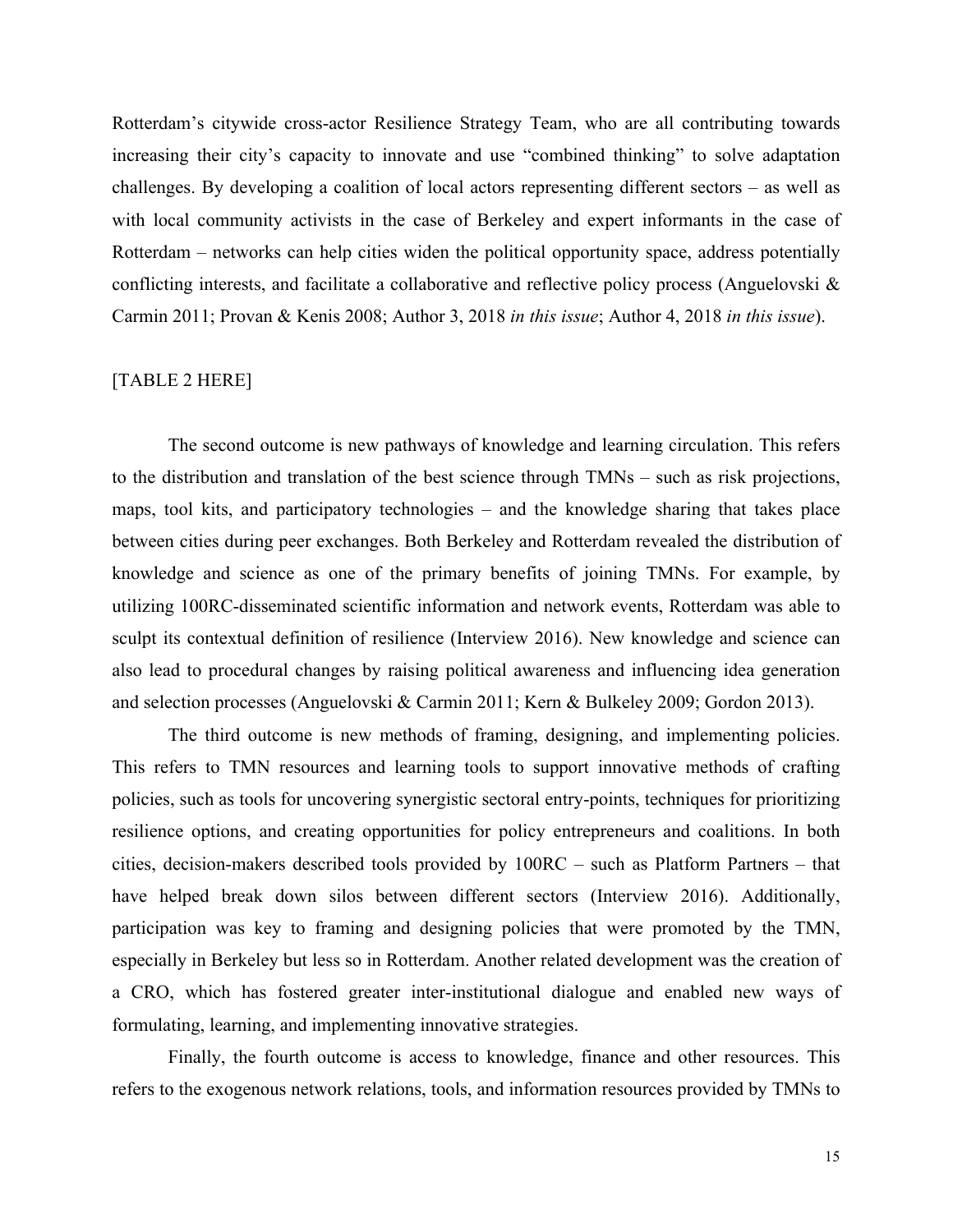support policy initiatives. For 100RC, both cities again discussed the role of Platform Partners in affording them access to an array of valuable opportunities, such as Rotterdam's public private partnership with Microsoft for their cyber resiliency plan (Deltaplan Cyber) or Berkeley's consultations with MWH Global for mapping opportunities for green infrastructure in the city (City of Rotterdam 2016; City of Berkeley 2016). Additionally, 100RC helped both cities with insights about innovative funding options, such as Rotterdam's 100 Homes for Asylum Seekers program that drew funds from a private philanthropic organization or Berkeley's Community Resilience Center Program that was funded through a voter-approved special tax fund (City of Rotterdam 2016; City of Berkeley 2016). Though broad and varied, these resources are an important catalyst for different pathways for governing innovations.

However, while local governments can benefit from 100RC membership, there are also potential uncertainties, particularly with regard to the CRO position. The Rockefeller Foundation provides two years of funding for member cities to finance the CRO position in member cities. This leads to questions of longevity and sustainability of the planning agendas they are tasked to pursue. Furthermore, this may constrain the ability to facilitate meta-learning within the city (see Author 1, 2018 *in this issue*) if TMN resources are not sustained in the long run. Similarly, the CRO can raise legitimacy concerns if this highly ranked position is hired externally, especially since the position requires a policy entrepreneur with strong leadership skills and the ability to bridge divides within government. As the CRO is a position that is intrinsically political, it is imperative that the CRO been viewed as a legitimate actor in order for them to be politically effective.

#### **5.3.** *The Governance of Learning and Innovation: Some Critical Implications*

Innovations in urban climate resilience can develop when cities are able to learn, translate, and ground external TMN resources into scoping, designing, and implementing policies (Sørensen & Torfing 2011; Giest & Howlett 2013; Okereke et al. 2013). In the case of 100RC, it has moved explicitly into the urban political arena through creating the CRO position as well as facilitating exogenous networking opportunities. In this sense, our findings show that processes of *governing innovations* depend on cities' abilities to negotiate established sectoral interests, existing environmental policy efforts, and external knowledge and resource support. The *politics* of governing learning pathways, therefore, speak to the need to unpack emerging issues of political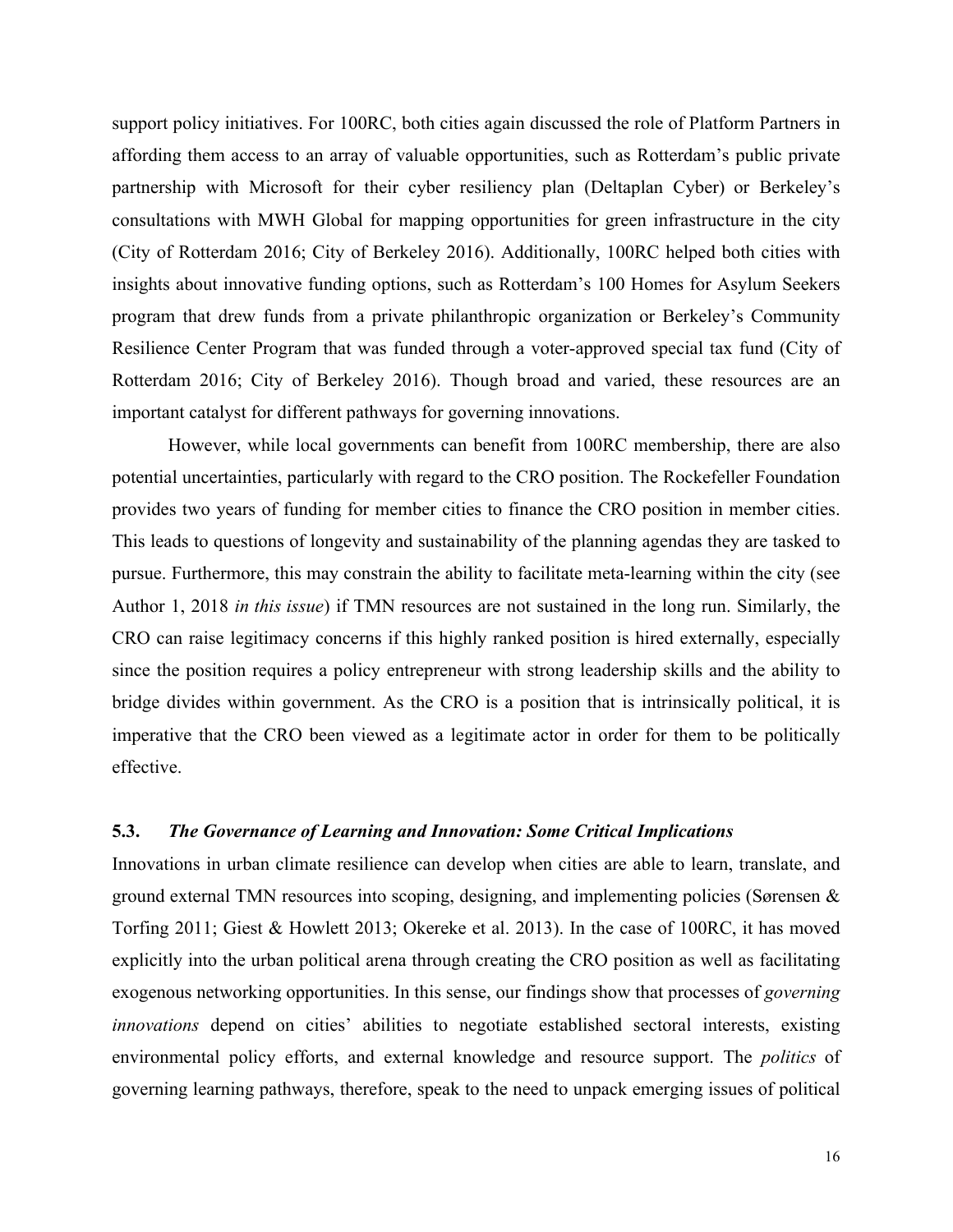power and potentially conflicting interests that are neglected in the Sørensen and Torfing (2011) model. We argue that in addition to the physical, tangible products of innovation in urban climate change policy and planning, what is equally as important is the series of procedural innovations that seek to negotiate and manage urban political and economic interests (cf. Author 6, 2018 *in this issue*; Author 8, 2018 *in this issue*).

One inherently political issue is leadership, which is embodied in both Berkeley and Rotterdam through the position of the CRO. As the CRO's main duty is to create new and more efficient collaborations with stakeholders, its role tangibly illustrates the contentious nature of facilitating urban climate adaptation and resilience. The CRO position requires nuanced and local knowledge to accommodate different policy opportunities and constraints. However, by instituting a rigid framework for hiring and implementing the CRO, 100RC may struggle to account for the idiosyncrasies in local contexts such as the power dynamics between municipal executive and legislative branches or the changing preferences of the electorate. For CROs to be successful, their position needs to be created through a flexible and adaptable framework, as seen through Berkeley and Rotterdam's experience with building new external partnerships that support concurrent urban development priorities.

A second implication is the fact that innovative policies, when introduced to a given urban context, often encounter local jurisdictional and bureaucratic limitations. Climate resilience and adaptation decision-making is constrained by higher levels of government, spatial and competency mismatches, and the complexity of urban systems (Carmin, Dodman & Chu 2013). In some circumstances, TMNs may be able to facilitate cross-departmental coalitions and community involvement, as in the case of Berkeley. In other circumstances, TMNs can foster multi-sectoral collaboration and form coalitions of experts to drive new policy processes, as in the case of Rotterdam. However, such advances are less likely to occur beyond the jurisdiction of the member city – such as in neighboring municipalities or higher tiers of government – or in cities that are more resource and capacity constrained, particularly those in less economically privileged circumstances.

Lastly, in the case of 100RC, its standardized approach to resilience may actually stifle deeper learning and meta-learning pathways by crowding out opportunities to use more endogenous sources and develop genuine reflexivity. In other words, having a specified structure for harnessing policy innovations may suppress the broader processes of generating innovations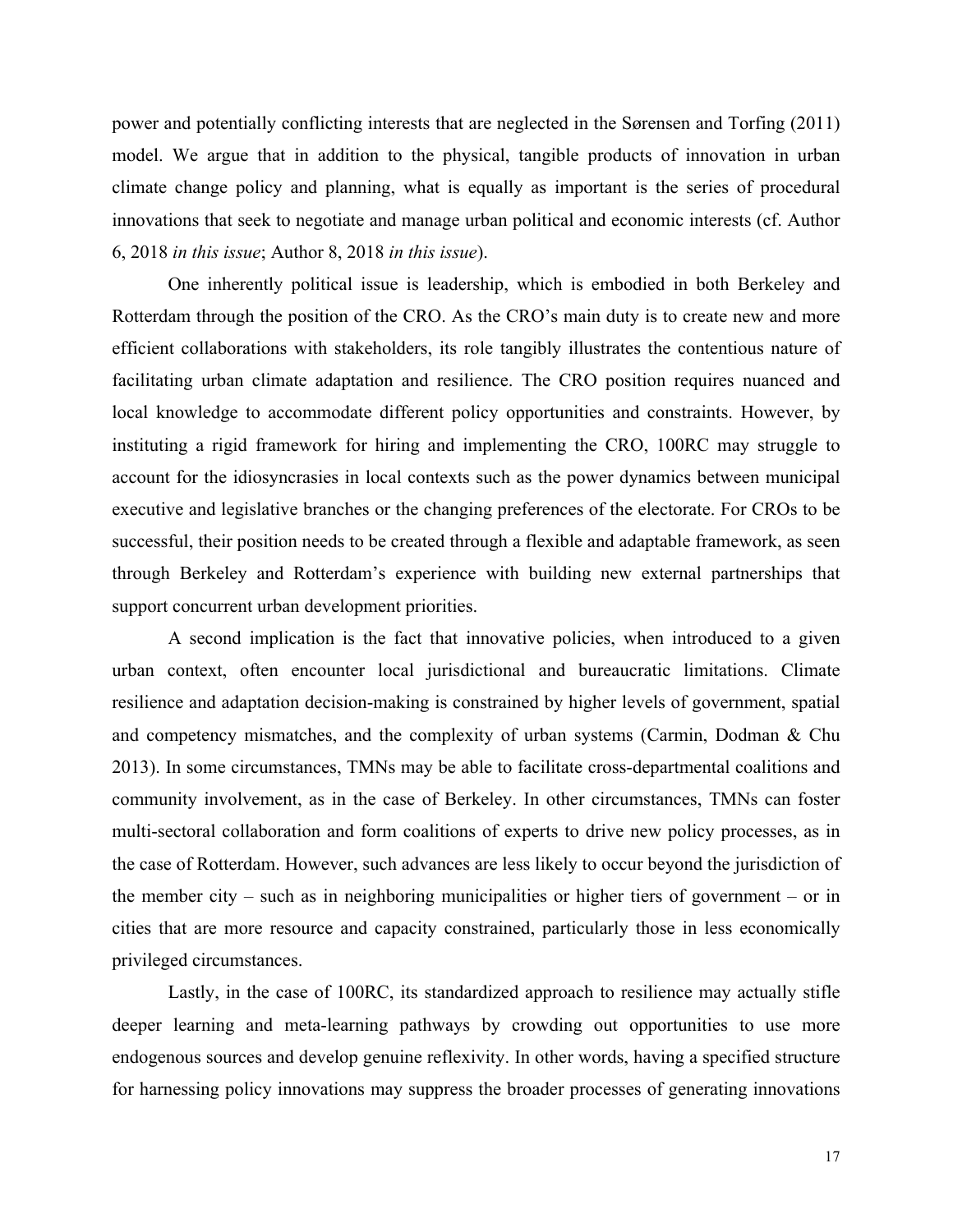and insights internally, as well as possible feedback and lesson-drawing from the learning processes initiated. As TMNs include local government members with differing population sizes, climate risks, and political economic contexts, it is important for TMNs to be reflexive in their governing styles to recognize diversity and provide maximum benefit to their members. TMNs must provide local governments some level of oversight and direction, but they must not stifle them with formatted solutions and management tasks that lead to a lack of flexibility and suppresses endogenous innovation.

#### **6. Conclusion**

In response to our initial question and posed by Author 1 (2018 *in this issue*), we have shown that cities are indeed constructing more integrated decision-making pathways across municipal sectors to facilitate action, learning, and innovation through a more negotiated political process (cf. Harris, Chu & Ziervogel 2017). At times, the process of *governing innovations* draws on historical experiences of local stakeholders and community groups, such as in the case Berkeley. In other times, this process relies on expert planners and policymakers who source climate knowledge from local informants, as in the case of Rotterdam. From both examples, we see that cities are constantly learning and innovating in order to address emerging climate resilience challenges (Andonova et al. 2013).

Through TMNs like 100RC, cities are building more networked arrangements through which climate resilience policy innovations become implemented and learned (Bulkeley 2013; Chu 2016), but this occurs in particular ways. The experiences from Berkeley and Rotterdam show that local governments have to wade through muddied political landscapes with diverse stakeholders and distribute their limited resources, all while constantly striving to bridge multiple spheres of authority (Bulkeley & Betsill 2013). Our results therefore underline a further need to critically evaluate the *politics* associated with governing learning and innovation pathways, addressing also issues of political power and conflicting political economic interests embedded within the design and execution of climate resilience and adaptation actions in cities (cf. Author 3, 2018 *in this issue*).

We therefore need to be wary of the particular methods and techniques used by TMNs to promote innovations in member cities (cf. Author 6, 2018 *in this issue*). By offering a conceptual distinction between *innovations in governance* and the *governance of innovations*, we illustrated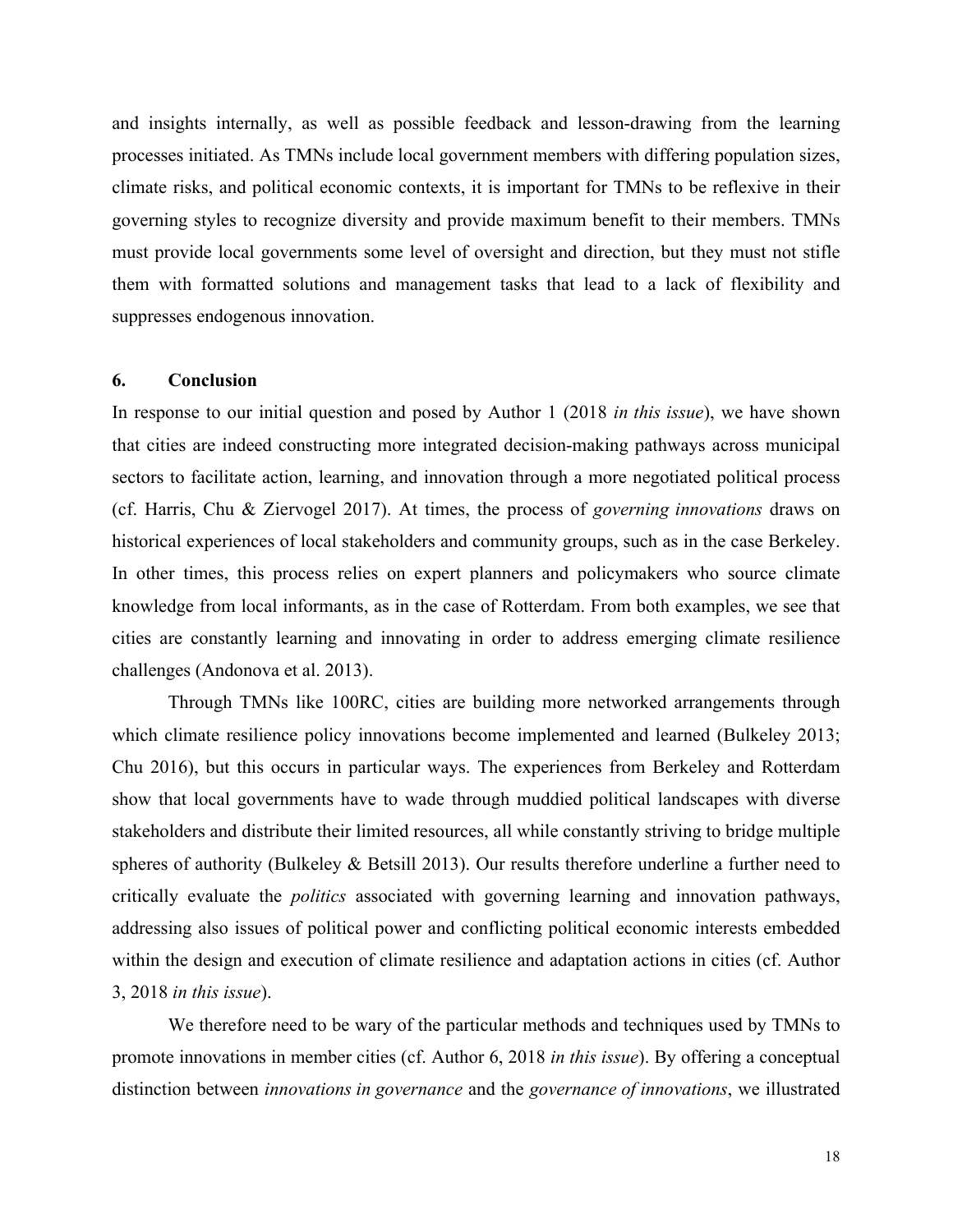how TMNs can be critiqued for their top-down governing style and lack of meta-learning, based on the pursuit of innovation outcomes through frameworks with limited flexibility and responsiveness to local political contestations (Giest & Howlett 2013; Okereke et al. 2013). In the case of 100RC, the creation of the CRO position forms a highly delicate political intervention, raising questions of legitimacy, accountability, and institutional embedding. Furthermore, the tools and frameworks provided imply strong direction, potentially constraining the room for more place-based innovation. We should harness more open approaches and experimentation to enable deeper learning outcomes (Bulkeley 2013; Chu 2016), allowing for iteration, reflexivity, and the building of sustained policy coalitions.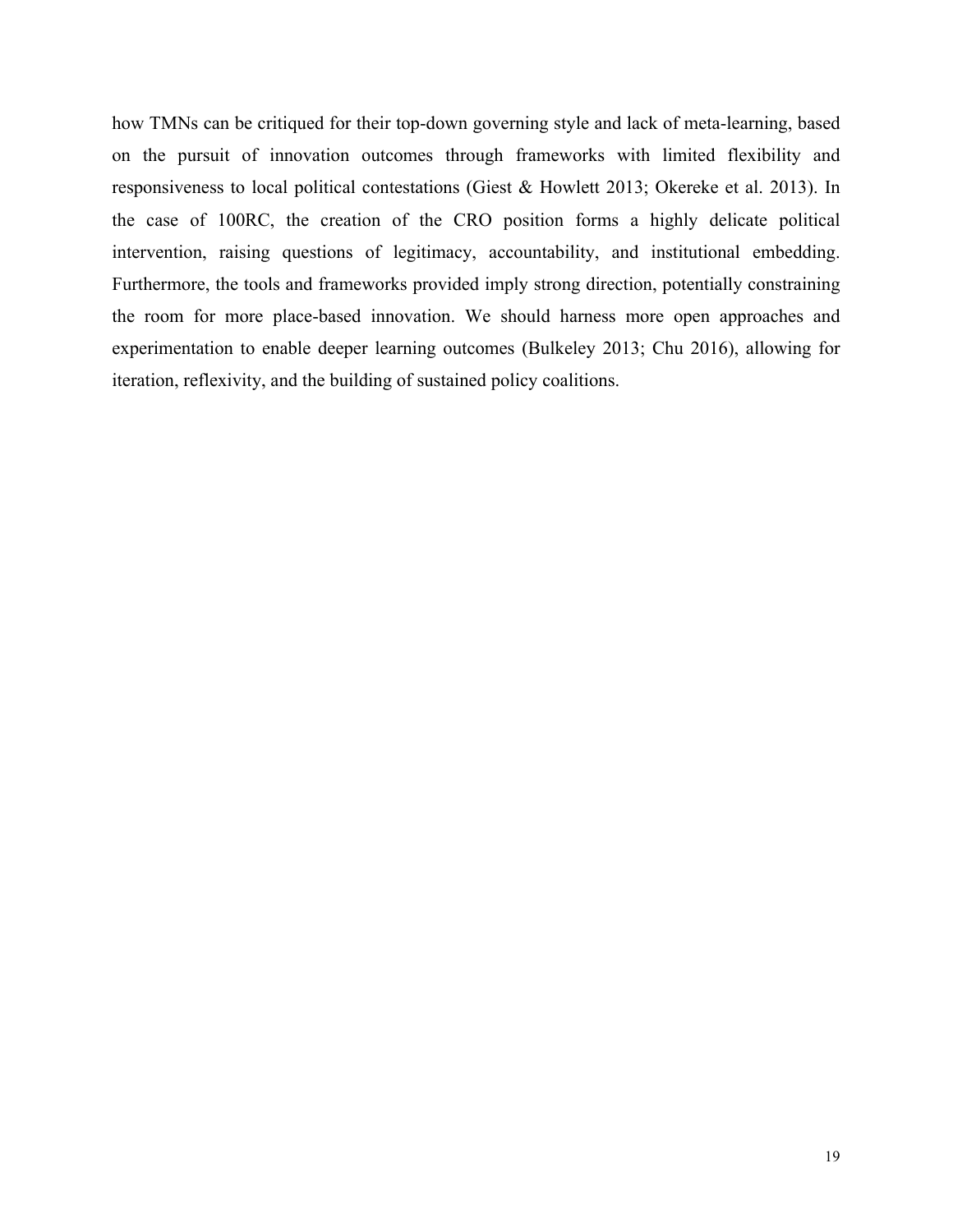### **References**

- Ahern, J. (2013). Urban landscape sustainability and resilience: The promise and challenges of integrating ecology with urban planning and design. *Landscape Ecology*, *28*(6), 1203- 1212.
- Andonova, L. B. (2013). Boomerangs to partnerships? Explaining state participation in transnational partnerships for sustainability. *Journal of Chemical Information and Modeling*, *53*(9), 1689–1699.
- Andonova, L. B., Betsill, M. M., & Bulkeley, H. (2013). Transnational climate governance. *Journal of Chemical Information and Modeling*, *53*(9), 1689–1699.
- Anguelovski, I., & Carmin, J. (2011). Something borrowed, everything new: Innovation and institutionalization in urban climate governance. *Current Opinion in Environmental Sustainability*, *3*(3), 169–175.
- Anguelovski, I., Chu, E., & Carmin, J. (2014). Variations in approaches to urban climate adaptation: Experiences and experimentation from the global south. *Global Environmental Change*, 27, 156–67.
- Argyris, C., & Schon, D. A. (1996). Organizational learning II: Theory, method and practice. Reading: Addison-Wesley.
- Author 1 (2018). Guest-Editorial: Learning and meta-learning in urban climate governance: Concepts, key issues and challenges ahead. *Journal of Environmental Policy and Planning*. Under review.
- Author 3 (2018). Contrasting governance learning processes of climate leading and lagging cities: Portland, Oregon, and Phoenix, Arizona, USA. *Journal of Environmental Policy and Planning*. Under review.
- Author 4 (2018). Learning transformative urban energy governance: The role of leadership, community action and translocal networks in three Korean cities. *Journal of Environmental Policy and Planning*. Under review.
- Author 6 (2018). Learning the way with examples and ideas? Governing climate change in German municipalities through best practices. *Journal of Environmental Policy and Planning.* Under review.
- Author 8 (2018). Incremental, reformistic or transformational: What kind of change do C40 Cities advocate to deal with climate change? *Journal of Environmental Policy and Planning*. Under review.
- Author 9 (2018). Network comparison of socialization, learning and collaboration in the C40 Cities Climate Group. *Journal of Environmental Policy and Planning.* Under review.
- Bäckstrand, K. (2008). Accountability of networked climate governance: The rise of transnational climate partnerships. *Global Environmental Politics*, *8*(3), 74–102.
- Bassett, E., & Shandas, V. (2010). Innovation and climate action planning: Perspectives from municipal plans. *Journal of the American Planning Association*, *76*(4), 435-450.
- Blanco, I. (2013). Analysing urban governance networks: Bringing regime theory back in. *Environment and Planning C: Government and Policy*, *31*(2), 276–291.
- Berry, F. S. (1994). Sizing up state policy innovation research. *Policy Studies Journal*, *22*(3), 442-456.
- Berry, F. S., & Berry, W. D. (1999). Innovation and diffusion models in policy research. *Theories of the policy process*, *169*.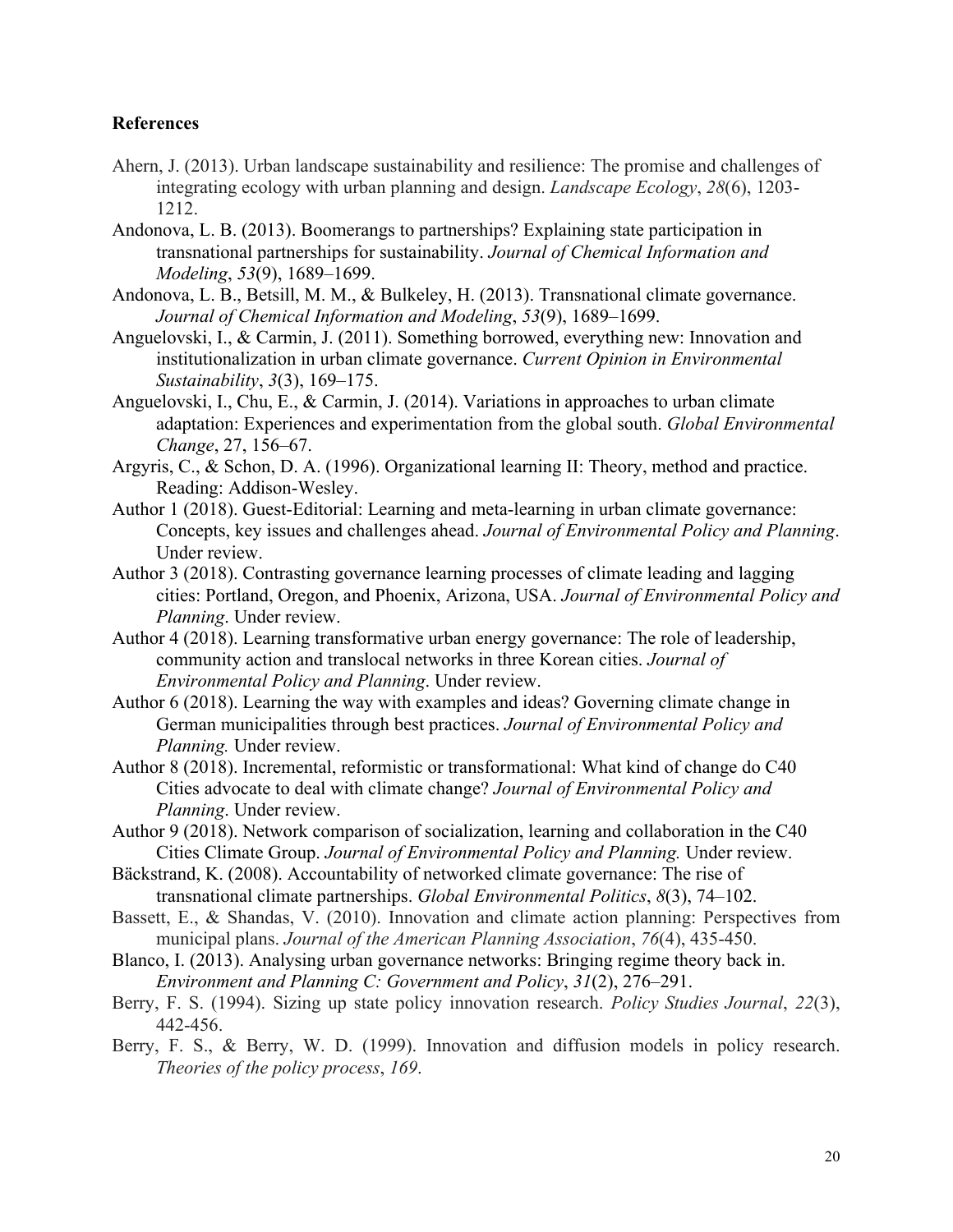- Betsill, M., & Bulkeley, H. (2011). Experimenting with cities and technology deployment. *Climate Governance at the Crossroads: Experimenting with a Global Response after Kyoto*, 103.
- Bogason, P., & Musso, J. A. (2006). The democratic prospects of network governance. *American Review of Public Administration*, *36*(1), 3–18.
- Boyd, E., & Osbahr, H. (2010). Responses to climate change: exploring organizational learning across internationally networked organizations for development. *Environmental Education Research*, 16, 629–643.
- Bulkeley, H. (2013). Reconfiguring environmental governance: Towards a politics of scales and networks. *Journal of Chemical Information and Modeling*, *53*(9), 1689–1699.
- Bulkeley, H., & Betsill, M. M. (2013). Revisiting the urban politics of climate change. *Environmental Politics*, *22*(1), 136-154.
- Bulkeley, H., & Betsill, M. (2005). Rethinking sustainable cities: Multilevel governance and the "urban" politics of climate change. *Environmental Politics*, *14*(1), 42–63.
- Bulkeley, H., & Broto, C. V. (2015). Government by experiment? Global cities and the governing of climate change. *Transactions of the Institute of British Geographers*, *38*(3), 361-375.
- Carmin, J., Dodman, D., & Chu, E. (2013). Urban climate adaptation and leadership: From conceptual understanding to practical action. (No. 2013/26). OECD Publishing.
- Carmin, J., Anguelovski, I., & Roberts, D. (2012). Urban climate adaptation in the global south: Planning in an emerging policy domain. *Journal of Planning Education and Research*, *32*(1), 18-32.
- Coen, D., & Thatcher, M. (2008). Network governance and multi-level delegation: European networks of regulatory agencies. *Journal of Public Policy*, *28*(1), 49–71.
- Chu, E. (2016). The governance of climate change adaptation through urban policy experiments. *Environmental Policy and Governance*, *26*(6), 439-451.
- Chu, E., Anguelovski, I., & Roberts, D. (2017) Climate adaptation as strategic urbanism: Assessing opportunities and uncertainties for equity and inclusive development in cities. *Cities*, 60, 378–87.
- Chu, E., & Schenk, T. (2016). Communicating about climate change with urban populations and decision-makers. *Oxford Research Encyclopedia of Climate Science*, M. C. Nisbet [ed.]. Oxford and New York: Oxford University Press.
- City of Berkeley. (2016). Office of Energy and Sustainable Development. Berkeley Resilience Strategy.
- City of Berkeley. (2015). Office of Energy and Sustainable Development. Climate Action Plan Progress Update.
- City of Berkeley. (2009). Department of Planning and Development. Climate Action Plan.
- City of Rotterdam. (2016). Rotterdam Climate Initiative. Rotterdam Resilience Strategy: Ready for the 21st Century.
- City of Rotterdam. (2013). Rotterdam Climate Proof. Rotterdam Climate Change Adaptation Strategy.
- City of Rotterdam. (2009). Rotterdam Climate Proof. Rotterdam Climate Proof: The Rotterdam Challenge on Water and Climate Adaptation.
- Dzebo, A., & Stripple, J. (2015). Transnational adaptation governance: An emerging fourth era of adaptation. *Global Environmental Change*, 35, 423–435.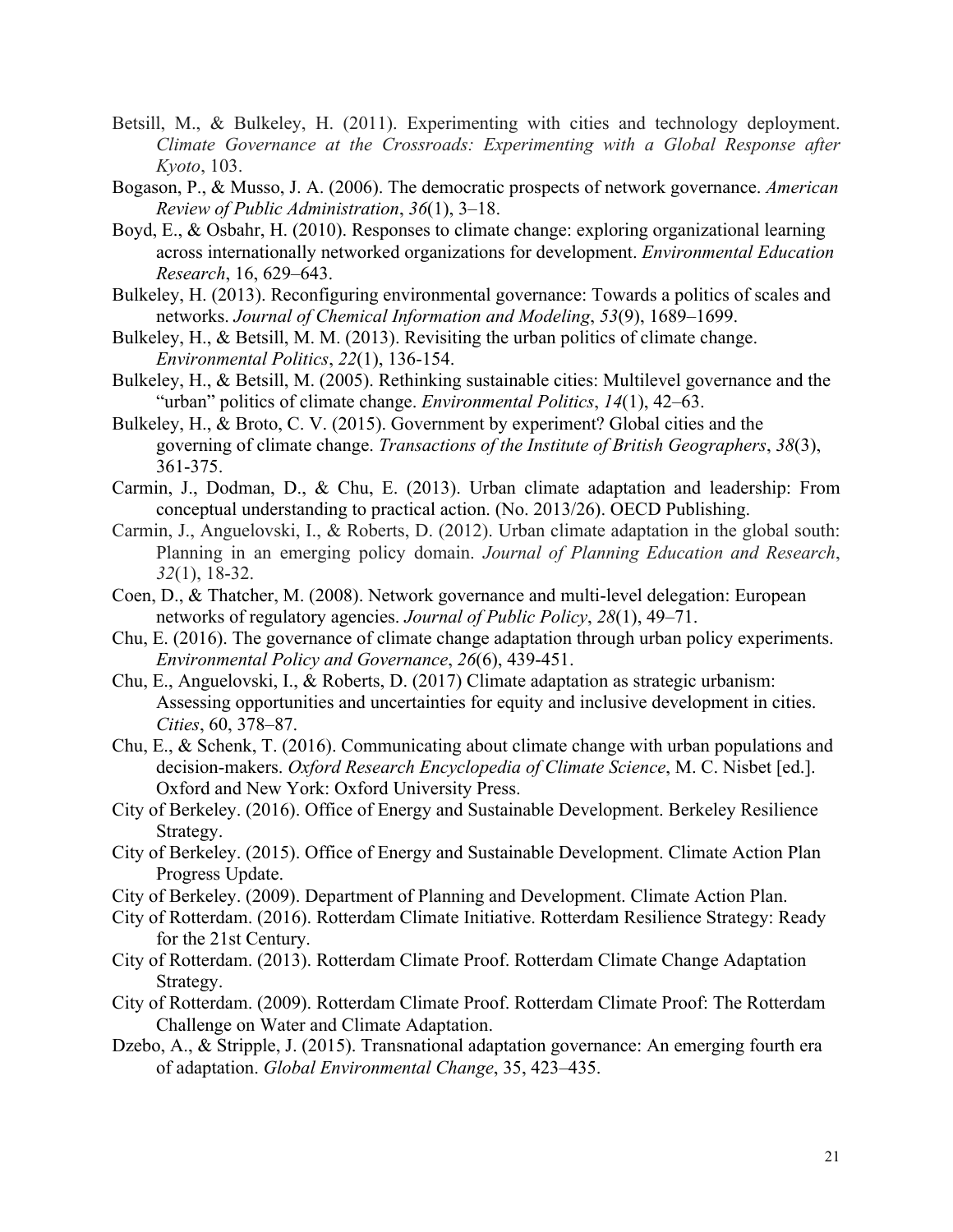- Eggers, W. D., & Singh, S. K. (2009). *The Public Innovator's Playbook: Nurturing bold ideas in government*. Ash Institute, Harvard Kennedy School.
- Francis, T. B., Whittaker, K. A., Shandas, V., Mills, A. V., & Graybill, J. K. (2005). Incorporating science into the environmental policy process: a case study from Washington State. *Ecology and Society*.
- Freeman, C. (1991). Networks of innovators: A synthesis of research issues. *Research Policy*, *20*(5), 499–514.
- Gerring, J. (2006). *Case study research: Principles and practices*. Cambridge University Press.
- Giest, S., & Howlett, M. (2013). Comparative climate change governance: Lessons from European transnational municipal network management efforts. *Environmental Policy and Governance*, *23*(6), 341–353.
- Gordon, D. J. (2013). Between local innovation and global impact: Cities, networks, and the governance of climate change. *Canadian Foreign Policy Journal*, *19*(3), 288–307.
- Gore, C., & Robinson, P. (2010). Municipal climate change response and urban sustainability: A Canadian national survey.
- Harris, L. M., Chu, E. K., & Ziervogel, G. (2017). Negotiated resilience. *Resilience*, 1–19.
- Healey, P. (2004). Creativity and urban governance. *Policy Studies*, *25*(2), 87–102.
- Healey, P. (1998). Building institutional capacity through collaborative approaches to urban planning. *Environment and Planning A*, *30*(9), 1531–1546.
- Hoffmann, M. J. (2011). *Climate governance at the crossroads: experimenting with a global response after Kyoto*. Oxford University Press.
- Holden, M. (2011). Public participation and local sustainability: Questioning a common agenda in urban governance. *International Journal of Urban and Regional Research*, *35*(March), 312–329.
- Innes, J. E. (1998). Information in communicative planning. *Journal of the American Planning Association, 64*(1), 52–63.
- Jordan, A., & Huitema, D. (2014). Innovations in climate policy: The politics of invention, diffusion, and evaluation. *Environmental Politics*, *23*(5), 715-734.
- Kern, K., & Alber, G. (2009). Governing climate change in cities: Modes of urban climate governance in multi-level systems. *Competitive Cities and Climate Change*, 171–196.
- Kern, K., & Bulkeley, H. (2009). Cities, Europeanization and multi-level governance: Governing climate change through transnational municipal networks. *Journal of Common Market Studies*, *47*(2), 309–332.
- Krause, R. M. (2012). An assessment of the impact that participation in local climate networks has on cities' implementation of climate, energy, and transportation policies. *Review of Policy Research*, *29*(5), 585-604.
- Leck, H., & Simon, D. (2012). Fostering multiscalar collaboration and co-operation for effective governance of climate change adaptation. *Urban Studies*, 50, 1221–1238.
- Lee, T. (2013). Global cities and transnational climate change networks. *Global Environmental Politics*, *13*(1), 108–27.
- MacCullum, D., Moulaert, F., Hillier, J., & Haddock, S. V. (Eds.). (2009). *Social Innovation and Territorial Development*. London: Routledge.
- Massey, E., Biesbroek, R., Huitema, D., & Jordan, A. (2014). Climate policy innovation: The adoption and diffusion of adaptation policies across Europe. *Global Environmental Change*, 29, 434–443.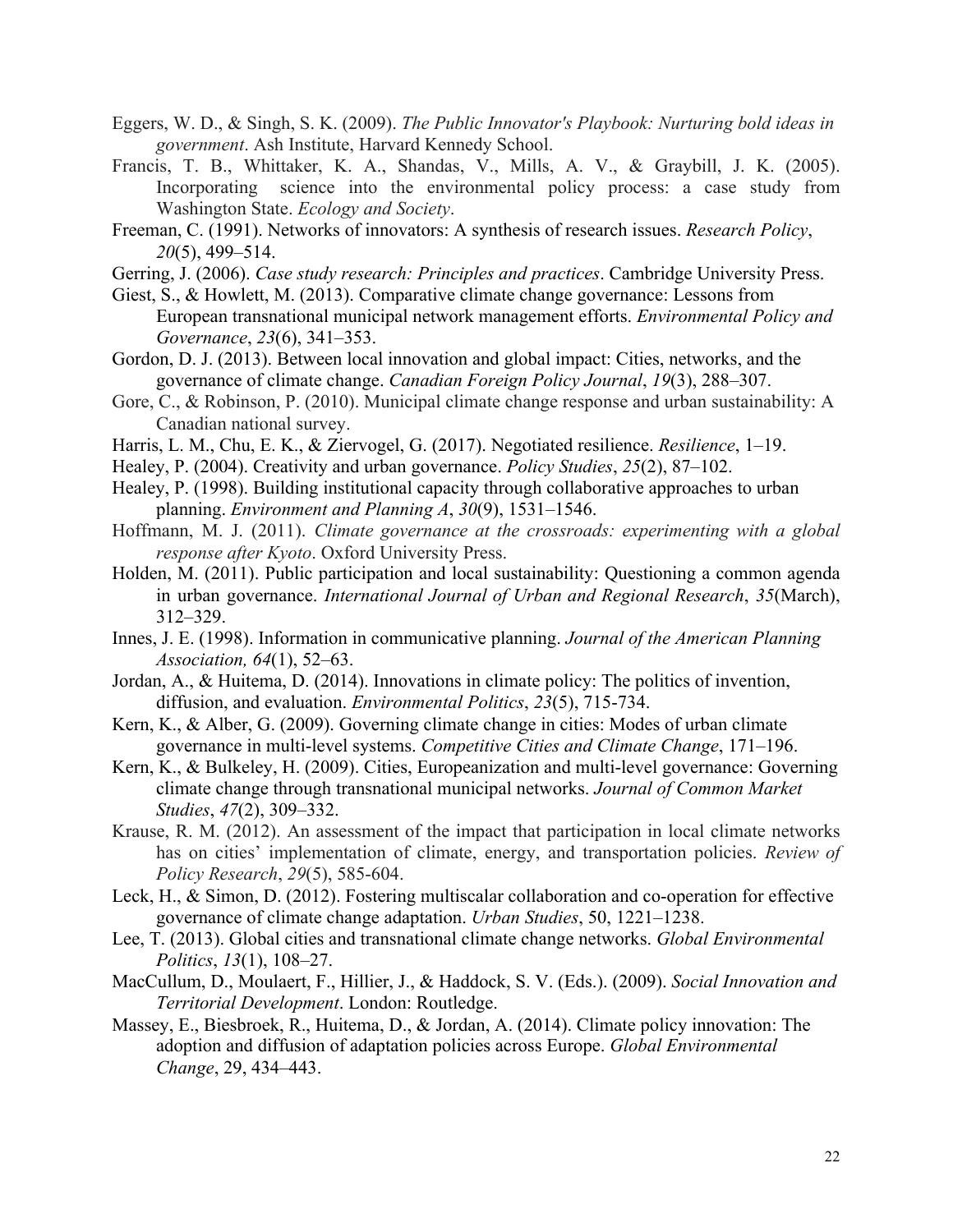- McCann, E. (2011). Urban policy mobilities and global circuits of knowledge: Toward a research agenda. *Annals of the Association of American Geographers*, *101*(1), 107-130.
- Meerow, S., & Stults, M. (2016). Comparing conceptualizations of urban climate resilience in theory and practice. *Sustainability*, *8*(7), 701.
- Melo, M. A., & Baiocchi, G. (2006). Deliberative democracy and local governance: Towards a new agenda. *International Journal of Urban and Regional Research*, *30*(3), 587–600.
- Nelson, R. R., ed. (1993). *National innovation systems: A comparative analysis.* Oxford and New York: Oxford University Press.
- Okereke, C., Bulkeley, H., & Schroeder, H. (2009). Conceptualizing climate governance beyond the international regime. *Global Environmental Politics*, *9*(1), 58–78.
- Peck, J., & Theodore, N. (2015). *Fast policy: Experimental statecraft at the thresholds of neoliberalism*. Minneapolis, MN: University of Minnesota Press.
- Pierre, J. (2011). *The politics of urban governance*. Palgrave Macmillan.
- Provan, K. G., & Kenis, P. (2008). Modes of network governance: Structure, management, and effectiveness. *Journal of Public Administration Research and Theory*, *18*(2), 229–252.
- Robinson, P., & Gore, C. (2015). Municipal climate reporting: Gaps in monitoring and implications for governance and action. *Environment and Planning C: Government and Policy*, *33*(5), 1058-1075.
- Small, M. L. (2009). How many cases do I need? On science and the logic of case selection in field-based research. *Ethnography*, *10*(1), 5-38.
- Spaans, M., & Waterhout, B. (2017). Building up resilience in cities worldwide Rotterdam as participant in the 100 Resilient Cities Programme. *Cities*, 61, 109-116.
- Sørensen, E., & Torfing, J. (2011). Enhancing collaborative innovation in the public sector. *Administration & Society*, *43*(8), 842–868.
- Walker, R., & M. Storper. (1989). *The capitalist imperative: Territory, technology and industrial growth*. Wiley-Blackwell.
- Yin, R. K. (2013). Case study research: Design and methods. *Sage Publications*.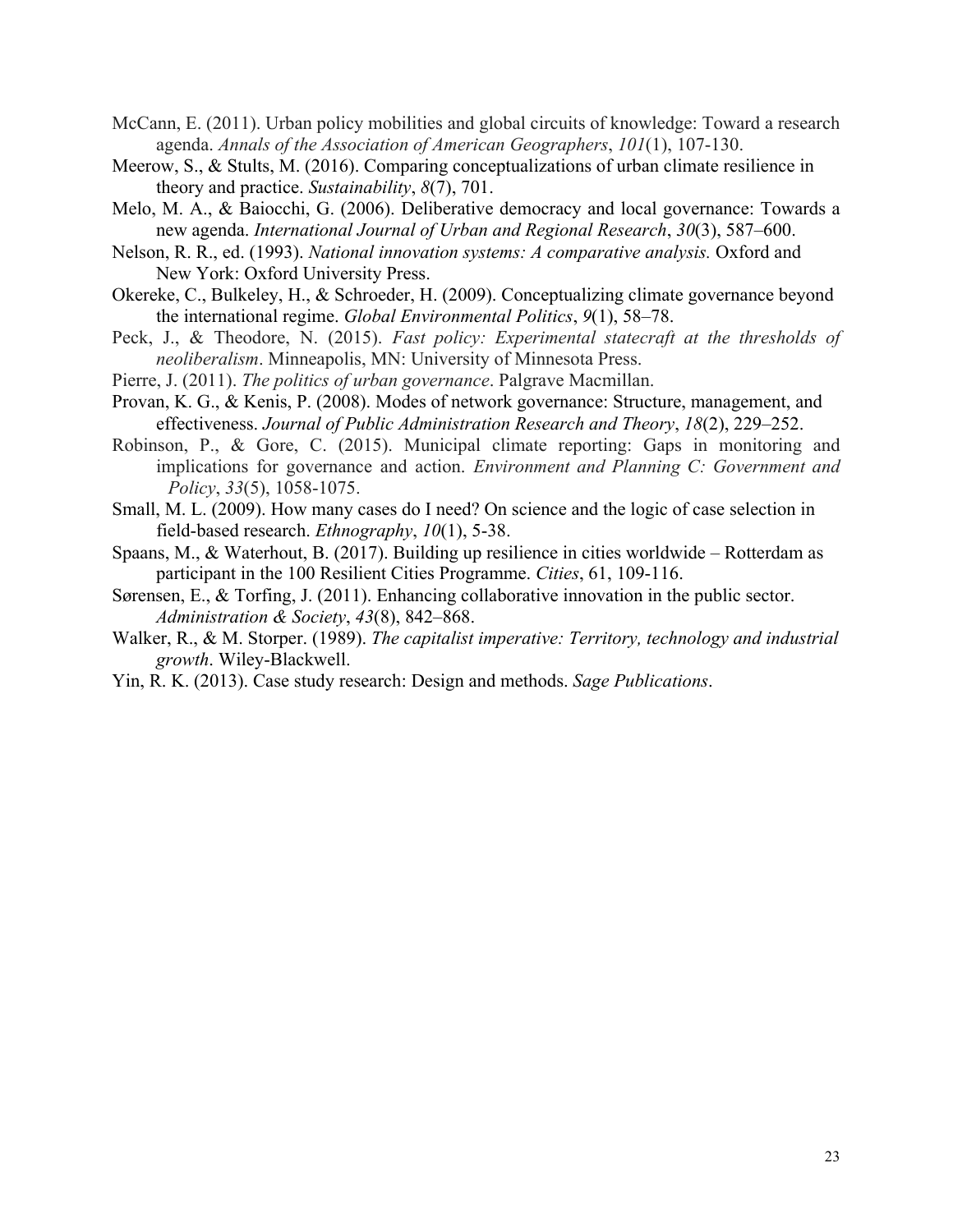### **Table 1. Key resilience policy and planning actors and outcomes in Berkeley and Rotterdam**

| City            | Policy/Plan                                                            | <b>Key Actors</b>                                                                                                                                                                              | <b>Select Planning Outcomes</b>                                                                                                                                                         |
|-----------------|------------------------------------------------------------------------|------------------------------------------------------------------------------------------------------------------------------------------------------------------------------------------------|-----------------------------------------------------------------------------------------------------------------------------------------------------------------------------------------|
| <b>Berkeley</b> | Climate Action<br>Plan (2009)                                          | Office of Energy and Sustainable<br>Development, Department of Public<br>Work, City Manager's Office, Berkeley<br>City Council, HUD, civil society                                             | • Create partnerships for<br>infrastructure adaptation projects<br>• Develop Climate Adaptation<br>Strategy<br>• Create vulnerability and impact<br>assessments at a neighborhood level |
|                 | Climate Action<br>Plan 2015<br>Update(2015)                            | Office of Energy and Sustainable<br>Development, City Manager's Office,<br>The Ecology Center, civil society                                                                                   | • Create new funding pathways<br>• Increase cross-sectoral integration<br>within government                                                                                             |
|                 | <b>Berkeley</b><br>Resilience<br>Strategy (2016)                       | 100RC, Office of Energy and<br>Sustainable Development, City of<br>Oakland; City of San Francisco,<br>Association of Bay Area Governments,<br>Berkeley City Council, civil society             | • Require land use planning<br>decisions to be based off of the most<br>current science<br>• Diversify water supply to reduce<br>climate risks<br>· Pursue 'green infrastructure'       |
| Rotterdam       | Rotterdam<br>Climate Proof<br>(2009)                                   | Regional Water Boards, Rotterdam<br>Climate Initiative, Port of Rotterdam<br>Authority, Erasmus University, TU<br>Delft                                                                        | · Build knowledge and innovation on<br>water related planning sectors<br>• Market innovation to other cities                                                                            |
|                 | Rotterdam<br>Climate City<br>Mitigation<br>Action<br>Program<br>(2010) | City of Rotterdam, Rotterdam Climate<br>Initiative, Port of Rotterdam Authority,<br>Ministry of Economic Affairs, Ministry<br>of the Environment, Erasmus<br>University, civil society         | • Develop and implement sustainable<br>building codes<br>• Promote sustainable business<br>management                                                                                   |
|                 | Rotterdam<br>Adaptation<br>Strategy (2013)                             | City of Rotterdam, Port of Rotterdam<br>Authority, Climate Proof Rotterdam,<br>Rotterdam City Council, Private sector<br>partners                                                              | • Fortify dike flood barriers<br>• Extreme rainfall capture<br>infrastructure<br>• Drought protection                                                                                   |
|                 | Rotterdam<br>Resilience<br>Strategy (2016)                             | 100RC, Port of Rotterdam Authority,<br>utility companies, housing co-<br>operations, Ministry of the<br>Environment, Rotterdam CRO Strategy<br>Team, Resilience Strategy Steering<br>Committee | · 68 action items under an umbrella<br>of seven resilience themes                                                                                                                       |